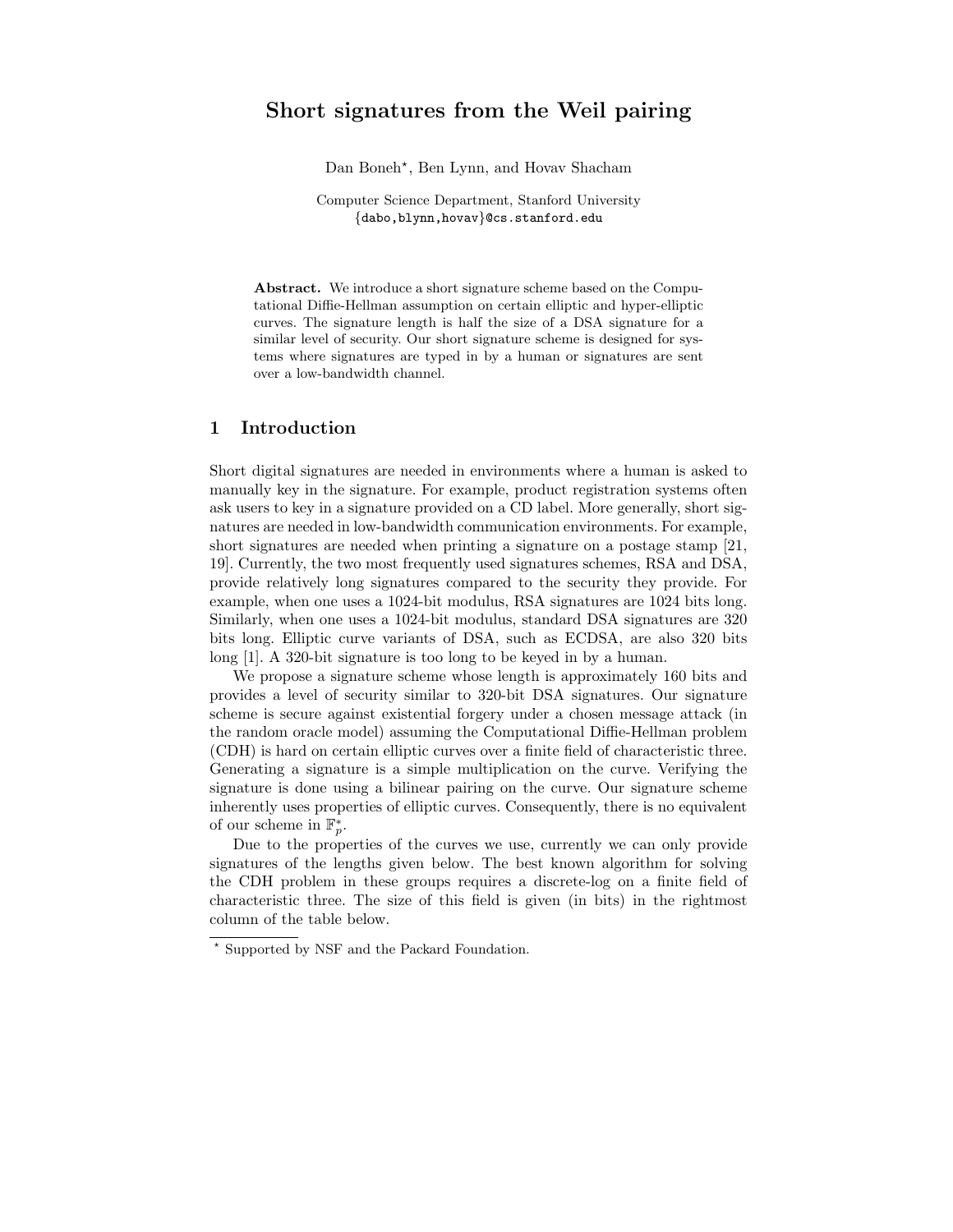| $(\text{bits})$ | (bits) | $(\text{bits})$ |
|-----------------|--------|-----------------|
| 126             | 126    | 752             |
| 154             | 151    | 923             |
| 237             | 220    | 1417            |
| 259             | 256    | 1551            |
| 265             | 262    | 1589            |

Signature size EC group size Discrete-log Security

The second row shows that we can get a signature of length 154 bits with security comparable to 320-bit DSA or 320-bit ECDSA. The best known algorithm to forge a 154-bit signature requires one to solve a CDH problem in a finite field of size 923 bits or on an elliptic curve group of size 151 bits. In Section 3.5 we outline an approach for generalizing our technique and building signatures of any length.

Constructing short signatures is an old problem. Several proposals show how to shorten the DSA signature scheme while preserving the same level of security. Naccache and Stern [19] propose a variant of DSA where the signature length is approximately 240 bits. Mironov [18] suggests a DSA variant with a similar length and gives a concrete security analysis of the construction (in the random oracle model). Another technique proposed for reducing the DSA signature length is signatures with message recovery [21]. In such systems one encodes a part of the message into the signature thus shortening the total length of the message-signature pair. For long messages, one can then achieve a DSA signature overhead of length 160 bits. However, for very short messages (e.g., 64 bits) the total length is still 320 bits. Using our signature scheme, the signature length is always on the order of 160 bits, no matter how short the message is. Note that when the only transmitted data is the signature (the message is not transmitted) DSA signatures with message recovery are not any shorter than standard DSA signatures.

Our signature scheme uses groups where the CDH problem is hard, but the Decision Diffie-Hellman problem (DDH) is easy. The first example of such groups was given in [12] and was previously used in [11, 4]. We call such groups Gap Diffie-Hellman groups, or GDH groups for short. Okamoto and Pointcheval [20] commented that a Gap Diffie-Hellman group gives rise to a signature scheme. However, most Gap Diffie-Hellman groups are relatively long and do not lead to short signatures. We prove the security of signatures schemes derived from GDH groups and show how they lead to very short signatures. We experiment with our proposed signature scheme and give running times in Section 5.

# 2 Signature schemes based on Gap-Diffie-Hellman

We present a signature scheme that works in any Gap Diffie-Hellman group. As mentioned above, this scheme is described implicitly by Okamoto and Pointcheval [20]. The scheme resembles the undeniable signature scheme proposed by Chaum and Pederson [5]. In the next section we show how this signature scheme gives rise to very short signatures.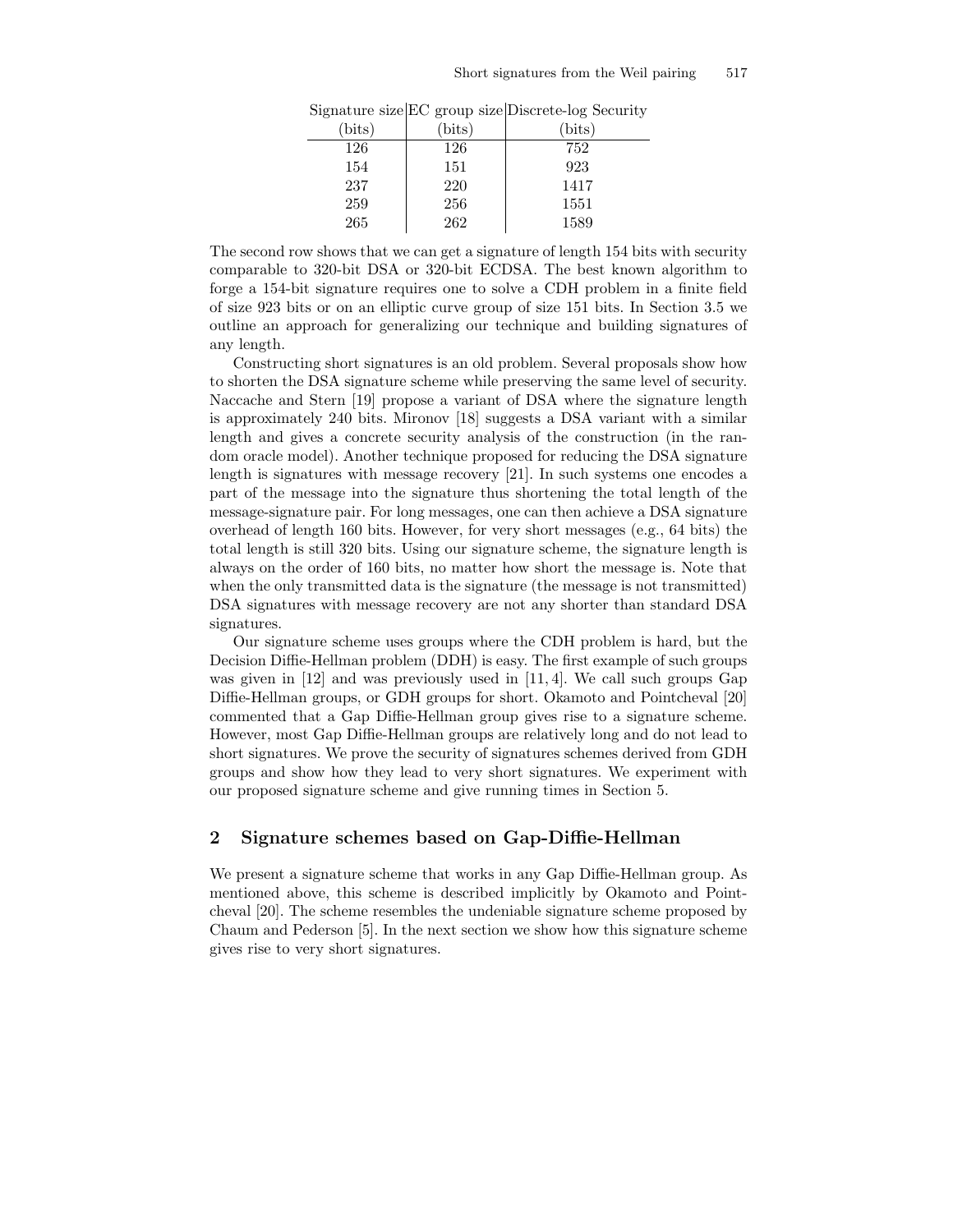### 2.1 Gap Diffie-Hellman Groups (GDH groups)

Consider a (multiplicative) cyclic group  $G = \langle q \rangle$ , with  $p = |G|$  a prime. We are interested in three problems on G.

**Group Action** Given  $u, v \in G$ , find uv.

**Decision Diffie-Hellman** For  $a, b, c \in \mathbb{Z}_p^*$ , given  $(g, g^a, g^b, g^c)$  decide whether  $c = ab$ .

**Computational Diffie-Hellman** For  $a, b \in \mathbb{Z}_p^*$ , given  $(g, g^a, g^b)$ , compute  $g^{ab}$ .

We define a Gap Diffie-Hellman group, in stages.

**Definition 1.** G is a  $\tau$ -decision group for Diffie-Hellman if the group action can be computed in one time unit, and Decision Diffie-Hellman can be computed on G in time at most  $\tau$ .

Definition 2. The advantage of an algorithm A in solving the Computational Diffie-Hellman problem in a group G is

$$
\mathsf{Adv}\,\mathsf{CDH}_{\mathcal{A}} \stackrel{\text{def}}{=} \Pr\left[\mathcal{A}(g, g^a, g^b) = g^{ab} : a, b \stackrel{\mathsf{R}}{\leftarrow} \mathbb{Z}_p^*\right]
$$

Where the probability is over the choice of  $a$  and  $b$ , and the coin tosses of  $A$ . We say that an algorithm  $\mathcal{A}(t, \epsilon)$ -breaks Computational Diffie-Hellman in G if A runs in time at most t, and Adv CDH $_A \geq \epsilon$ .

**Definition 3.** A prime order group G is a  $(\tau, t, \epsilon)$ -GDH group if it is a  $\tau$ decision group for Diffie-Hellman and no algorithm  $(t, \epsilon)$ -breaks Computational Diffie-Hellman on it.

### 2.2 The GDH Signature Scheme

The GDH Signature Scheme allows the creation of signatures on arbitrary messages  $m \in \{0,1\}^*$ . A signature  $\sigma$  is an element of G. The base group G and the generator g are system parameters. We denote by  $G^*$  the set  $G^* = G \setminus \{1\}$  where 1 is the identity of G.

The signature scheme comprises three algorithms, KeyGen, Sign, and Verify. It makes use of a full-domain hash function  $h: \{0,1\}^* \to G^*$ . The security analysis views  $h$  as a random oracle [3]. In Section 3.3 we weaken the requirement on the full-domain hash.

**Key Generation** Pick random  $x \stackrel{\text{R}}{\leftarrow} \mathbb{Z}_p^*$ , and compute  $v \leftarrow g^x$ . The public key is  $v$ . The secret key is  $x$ .

**Signing** Given a secret key x, and a message  $M \in \{0, 1\}^*$ , Compute  $h \leftarrow h(M)$ , and  $\sigma \leftarrow h^x$ . The signature is  $\sigma \in G^*$ .

**Verification** Given a public key v, a message M, and a signature  $\sigma$ , compute  $h \leftarrow h(M)$  and verify that  $(g, v, h, \sigma)$  is a valid Diffie-Hellman tuple.

Note that a GDH signature is a single element of  $G^*$ . Hence, to construct short signatures we need a GDH group where elements have a short representation. We construct such groups in Section 3.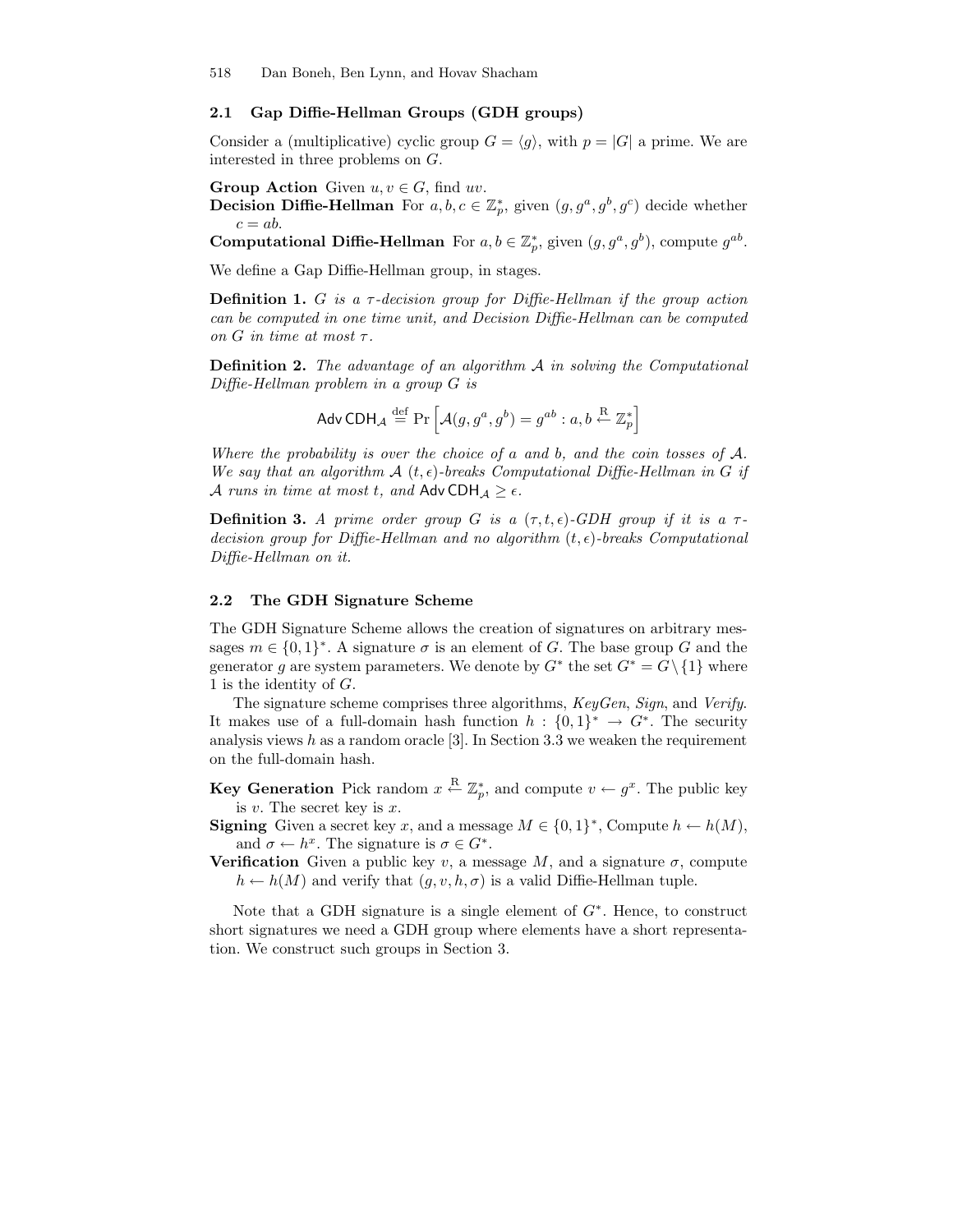### 2.3 Security

We show the security of the GDH signature scheme against existential forgery, under chosen-message attacks.

Definition 4. The advantage in existentially forging a signature of a forger algorithm  $F$ , given access to a signing oracle  $S$ , is

$$
\mathsf{Adv}\, \mathsf{Sig}_{\mathcal{F}} \stackrel{\mathrm{def}}{=} \Pr\left[\, \mathit{Verify(PK}, M, \sigma) = \mathtt{valid} \; : \; \begin{array}{c} (PK, SK) \stackrel{\mathrm{R}}{\leftarrow} \mathit{KeyGen}, \\ (M, \sigma) \stackrel{\mathrm{R}}{\leftarrow} \mathcal{F}^S(PK) \end{array} \right]
$$

The probability is taken over the coin tosses of the key-generation algorithm, and of the forger.

Here the adversary  $\mathcal F$  is allowed to query the signing oracle adaptively: any of its queries may depend on previous answers, but it may not emit a signature for a message on which it had previously queried the oracle. The adversary also has access to the full-domain hash function, which is treated as a random oracle.

**Definition 5.** A forger  $\mathcal{F}$  (t,  $q_H, q_S, \epsilon$ )-breaks a signature scheme if  $\mathcal{F}$  runs in time at most t, makes at most  $q_H$  queries to the hash function and at most  $q_S$ queries to the signing oracle S, and Adv  $\text{Sig}_{\mathcal{F}} \geq \epsilon$ .

**Definition 6.** A signature scheme is  $(t, q_H, q_S, \epsilon)$ -secure against existential forgery on adaptive chosen-message attacks if no forger  $(t, q_H, q_S, \epsilon)$ -breaks it.

The following theorem shows that the GDH signature scheme is secure. The proof of the theorem is given in Section 4.

**Theorem.** Let G be a  $(\tau, t', \epsilon')$ -gap group for Diffie-Hellman of order p. Then the Gap Signature Scheme on G is  $(t, q_H, q_S, \epsilon)$ -secure against existential forgery on adaptive chosen-message attacks, where

$$
t \le t' - 2c_{\mathcal{A}}(\lg p)(q_H + q_S)
$$
 and  $\epsilon \ge 2e \cdot q_S \epsilon'$ ,

and  $c_A$  is a small constant. Here e is the base of the natural logarithm.

# 3 Building Gap-Diffie-Hellman groups with small representations

Using the Weil pairing, certain elliptic curves may be used as GDH groups. We recall some necessary facts about elliptic curves (see, e.g., [14, 22]), and then show how to use certain curves for GDH signatures. In particular, we describe the curves  $y^2 = x^3 + 2x \pm 1$  over  $\mathbb{F}_{3^{\ell}}$ .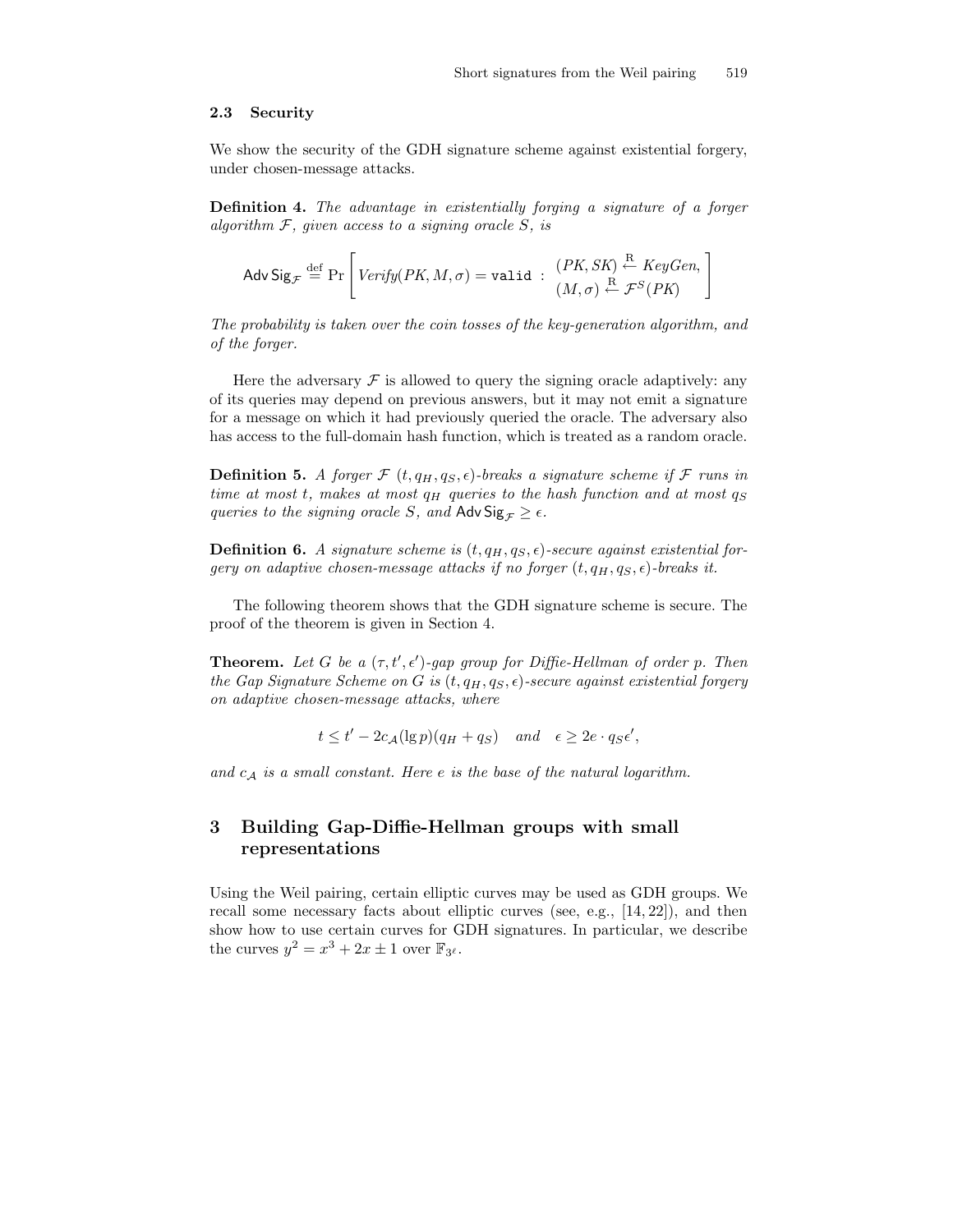### 3.1 Elliptic Curves and the Weil Pairing

An elliptic curve can serve as the basis for a GDH signature scheme if we can use it to construct some group  $G$  with large prime order on which Computational Diffie-Hellman is difficult, but Decision Diffie-Hellman is easy. First, we characterize a necessary condition for CDH intractability on a subgroup of E.

**Definition 7.** Let p be a prime, l a positive exponent, and  $E$  an elliptic curve over  $\mathbb{F}_{p^l}$  with m points. Let P in E be a point of prime order q where  $q^2 \nmid m$ . We say that the subgroup  $\langle P \rangle$  has a security multiplier  $\alpha$ , for some integer  $\alpha > 0$ , if the order of  $p^l$  in  $\mathbb{F}_q^*$  is  $\alpha$ . In other words:

 $q \mid p^{l\alpha} - 1$  and  $q \nmid p^{lk} - 1$  for all  $k = 1, 2, \ldots, \alpha - 1$ 

It is well known (as shown below) that for CDH to be hard in the subgroup  $\langle P \rangle$  we must have that the security multiplier,  $\alpha$ , for this subgroup is not too small. On the other hand, to get an efficient Decision Diffie-Hellman algorithm in  $\langle P \rangle$  we need that  $\alpha$  is not too large. Therefore, the problem in constructing short signatures is to find curves for which  $\alpha$  is sufficiently large for security, but sufficiently small for efficiency. Using current security parameters,  $\alpha = 6$  is sufficient for obtaining short signatures. It is an open problem to build elliptic curves with slightly higher  $\alpha$ , say  $\alpha = 10$  (see Section 3.5).

**Discrete-log on elliptic curves:** Let  $\langle P \rangle$  be a subgroup of  $E/\mathbb{F}_{p^l}$  of order q with security multiplier  $\alpha$ . We briefly discuss two standard ways for computing discrete-log in  $\langle P \rangle$ .

- 1. MOV: Use an efficiently computable homomorphism, as in the Menezes-Okamoto-Vanstone reduction [15], to map the discrete log problem in  $\langle P \rangle$ to a discrete log problem in some extension of  $\mathbb{F}_{p^l}$ , say  $\mathbb{F}_{p^{li}}$ . We require that the image of  $\langle P \rangle$  under this homomorphism is a subgroup of  $\mathbb{F}_{p^{li}}^*$  of order q. Thus we have  $q|(p^{il}-1)$ , which by the definition of  $\alpha$  implies that  $i \geq \alpha$ . Hence, the MOV method can, at best, reduce the discrete log problem in  $\langle P \rangle$  to a discrete log problem in a subgroup of  $\mathbb{F}_{p^{l\alpha}}^*$ . Therefore, to ensure that discrete log is hard in  $\langle P \rangle$  we want curves with large  $\alpha$ .
- 2. Generic: Generic discrete log algorithms such as the Baby-Step-Giant-Step and Pollard's Rho method [16] have a running time proportional to  $\sqrt{q}$ . Therefore, we must ensure that  $q$  is sufficiently large.

**Decision Diffie-Hellman on elliptic curves:** Let  $P \in E/\mathbb{F}_{n^l}$  be a point of prime order q. Suppose the subgroup  $\langle P \rangle$  has security multiplier  $\alpha$ . We assume  $q \nmid p<sup>l</sup>-1$ . A result of Balasubramanian and Koblitz [2] shows that  $E/F_{p<sup>l</sup>}$  contains a point Q that is linearly independent of P. Such a point  $Q \in E/\mathbb{F}_{p^{l\alpha}}$  can be efficiently found. Note that linear independence of  $P$  and  $Q$  can be verified via the Weil pairing described below.

With two linearly independent points  $P \in E/\mathbb{F}_{p^l}$  and  $Q \in E/\mathbb{F}_{p^{l\alpha}}$ , each of order  $q$ , we can use the Weil pairing to answer certain questions that will allow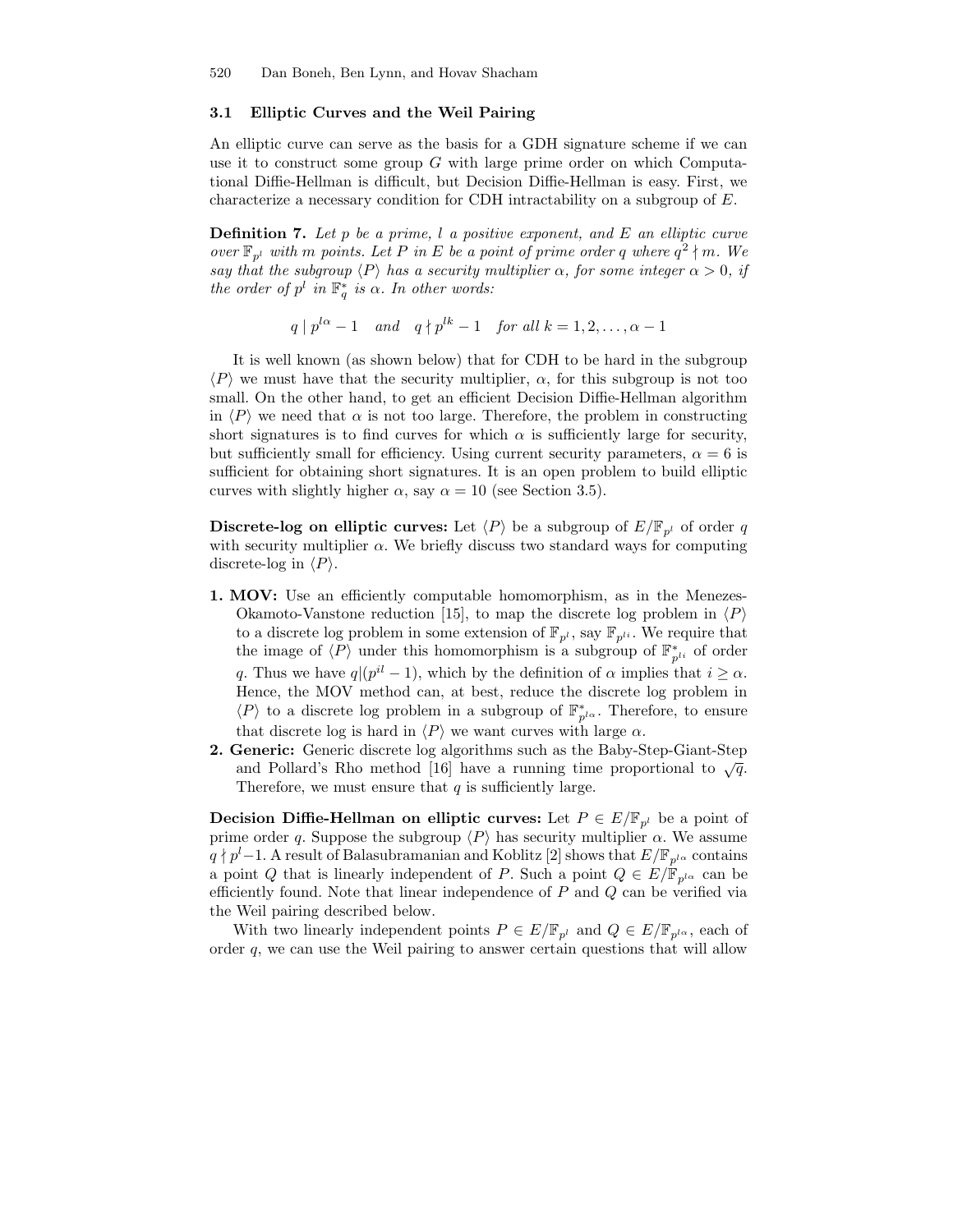us to construct a DDH oracle [12]. Let E[q] denote the subgroup of  $E/\mathbb{F}_{p^{l\alpha}}$ generated by P and Q. The Weil pairing is a map  $e: E[q] \times E[q] \to \mathbb{F}_{p^{l\alpha}}^*$  with the following properties:

- 1. Identity: for all  $R \in E[q], e(R, R) = 1.$
- 2. Bilinear: for all  $R_1, R_2 \in E[q]$  and  $a, b \in \mathbb{Z}$  we have that  $e(aR_1, bR_2) =$  $e(R_1, R_2)^{ab}.$
- 3. Non-degenerate: if for  $R \in E[q]$  we have  $e(R, R') = 1$  for all  $R' \in E[q]$ , then  $R = \mathcal{O}.$
- 4. Computable: for all  $R_1, R_2 \in E[q]$ , the pairing  $e(R_1, R_2)$  can be computed efficiently [17].

Note that  $e(R_1, R_2) = 1$  if and only if  $R_1$  and  $R_2$  are linearly dependent.

For the linearly independent points  $P$  and  $Q$ , both of order  $q$ , the Weil pairing allows us to determine whether the tuple  $(P, aP, Q, bQ)$  is such that  $a = b \mod q$ ; indeed,

$$
a = b \mod q \iff e(P, bQ) = e(aP, Q).
$$

Suppose we also have a computable isomorphism  $\phi$  from  $\langle P \rangle$  to  $\langle Q \rangle$ . Necessarily,  $\phi$  is such that, for all a,  $\phi(aP) = axQ$ , where  $xQ = \phi(P)$ . In this case, the Weil pairing allows us to determine whether the tuple  $(P, aP, bP, cP)$  is such that  $ab = c \bmod q$ :

$$
ab = c \bmod q \iff e(P, \phi(cP)) = e(aP, \phi(bP)).
$$

With the isomorphism  $\phi$ , the Weil pairing provides an algorithm for Decision Diffie-Hellman. Note that the algorithm for DDH requires two evaluations of the Weil pairing for points over  $\mathbb{F}_{p^{l\alpha}}$ .

### 3.2 A Special Supersingular Curve

Using the machinery of Section 3.1, we derive GDH groups with small representation from the supersingular elliptic curves E given by  $y^2 = x^3 + 2x \pm 1$ over  $\mathbb{F}_{3^l}$ . As we will see, these are unique supersingular elliptic curves with security multiplier 6. Hence, the MOV reduction maps the discrete log problem in  $E/\mathbb{F}_{3^l}$  to  $\mathbb{F}_{3^{6l}}^*$ . This means that we can use relatively small values of l to obtain short signatures, but the security is dependent on a discrete log problem in a large finite field. We use two simple lemmas to describe the behavior of these curves (see also [23, 13]).

**Lemma 1.** The curve  $E^+$  defined by  $y^2 = x^3 + 2x + 1$  over  $\mathbb{F}_{3^l}$  satisfies

$$
\#E^+/\mathbb{F}^{3^l} = \begin{cases} 3^l + 1 + \sqrt{3 \cdot 3^l} \text{ when } l = \pm 1 \text{ mod } 12, \text{ and} \\ 3^l + 1 - \sqrt{3 \cdot 3^l} \text{ when } l = \pm 5 \text{ mod } 12 \end{cases}
$$

The curve  $E^-$  defined by  $y^2 = x^3 + 2x - 1$  over  $\mathbb{F}_{3^l}$  satisfies

$$
\#E^{-}/\mathbb{F}^{3^{l}} = \begin{cases} 3^{l} + 1 - \sqrt{3 \cdot 3^{l}} \text{ when } l = \pm 1 \text{ mod } 12, \text{ and} \\ 3^{l} + 1 + \sqrt{3 \cdot 3^{l}} \text{ when } l = \pm 5 \text{ mod } 12 \end{cases}
$$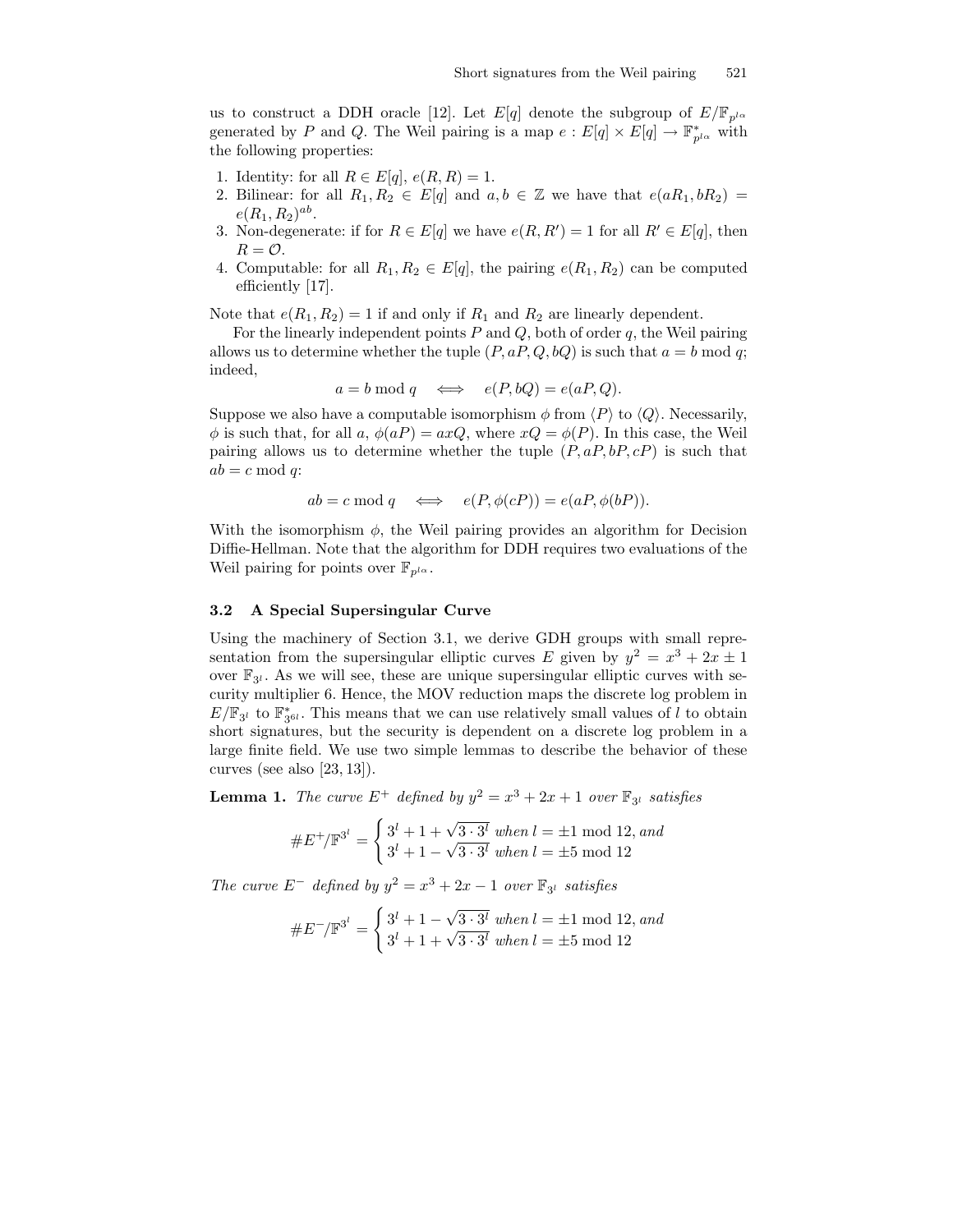*Proof.* See [13, section 2].  $\Box$ 

We have thus shown how to construct an elliptic curve with  $3^l + 1 \pm \sqrt{3 \cdot 3^l}$ points over  $\mathbb{F}_{3}$ , simply by selecting one of  $E^-$  and  $E^+$  as appropriate, whenever l mod 12 equals  $\pm 1$  or  $\pm 5$ .

**Lemma 2.** Let E be an elliptic curve defined by  $y^2 = x^3 + 2x \pm 1$  over  $\mathbb{F}_{3^l}$ , where l mod 12 equals  $\pm 1$  or  $\pm 5$ . Then  $\#(E/\mathbb{F}_{3^l})$  divides  $3^{6l} - 1$ .

*Proof.* We have  $x^6 - 1 = (x^3 - 1)(x^3 + 1) = (x - 1)(x^2 + x + 1)(x + 1)(x^2 - x + 1)$ , so for any integer x it follows that  $(x^2 - x + 1) | (x^6 - 1)$ . In particular, when  $x = 3^l$ , we see that  $(3^{2l} - 3^l + 1) | (3^{6l} - 1)$ . Now when E is an elliptic curve as above, we know that  $\#(E/\mathbb{F}_{3^l})$  is either  $3^l + 1 + \sqrt{3 \cdot 3^l}$  or  $3^l + 1 - \sqrt{3 \cdot 3^l}$ . But  $((3^l + 1) + \sqrt{3 \cdot 3^l}) ((3^l + 1) - \sqrt{3 \cdot 3^l}) = 3^{2l} - 3^l + 1$ . Thus  $\#(E/\mathbb{F}_{3^l}) | (3^{6l} - 1)$ .

Together, Lemmas 1 and 2 show that, for the relevant values of  $l$ , the curves  $E^+/\mathbb{F}_{3^l}$  and  $E^-/\mathbb{F}_{3^l}$  will have security parameters  $\alpha$  at most 6 (more specifically:  $\alpha$  | 6). Whether the security parameter actually is 6 for a particular prime subgroup of a curve must be determined by computation.

Automorphism of  $E^+$ ,  $E^-/\mathbb{F}_{3^{6l}}$ : For l such that l mod 12 equals  $\pm 1$  or  $\pm 5$ , compute three elements of  $\mathbb{F}_{3^{6l}}, u, r^+$ , and  $r^-$ , satisfying  $u^2 = -1$ ,  $(r^+)^3 + 2r^+$  $2 = 0$ , and  $(r<sup>-</sup>)<sup>3</sup> + 2r<sup>-</sup> - 2 = 0$ . Now consider the following maps over  $\mathbb{F}_{3^{6l}}$ :

 $\phi^+(x, y) = (-x + r^+, uy)$  and  $\phi^-(x, y) = (-x + r^-, uy)$ 

**Lemma 3.** Let l mod 12 equal  $\pm 1$  or  $\pm 5$ . Then  $\phi^+$  is an automorphism of  $E^+/\mathbb{F}_3$ <sub>6l</sub> and  $\phi^-$  is an automorphism of  $E^-/\mathbb{F}_3$ <sub>6l</sub>. Moreover, if P is a point of order q on  $E^+/\mathbb{F}_{3}$  (or on  $E^-/\mathbb{F}_{3}$ ) then  $\phi^+(P)$  (or  $\phi^-(P)$ ) is a point of order q that is linearly independent of P.

*Proof.* See Silverman [22, p. 326].

For a point  $P$  of order  $q$  on any of these curves, the appropriate automorphism allows us to solve a Decision Diffie-Hellman question on  $G = \langle P \rangle$ , as we have shown in the previous section.

#### 3.3 Hashing onto Elliptic Curves

The GDH signature scheme needs a hash function  $h: \{0,1\}^* \to G^*$  where G is a GDH group. We are proposing to use a subgroup of an elliptic curve as a GDH group. Since it is difficult to build hash functions that hash directly onto a subgroup of an elliptic curve we slightly relax the hashing requirement.

Let  $E/\mathbb{F}_{p^l}$  be an elliptic curve of order m defined by  $y^2 = f(x)$ . Let  $P \in E/\mathbb{F}_{p^l}$ be a point of prime order q, where  $q^2 \nmid m$ . We wish to use the subgroup  $G = \langle \hat{P} \rangle$ as a GDH group for the GDH signature scheme. Suppose we are given a hash function  $h' : \{0,1\}^* \to \mathbb{F}_{p^l} \times \{0,1\}$ . Such hash functions  $h'$  can be built from

$$
\Box
$$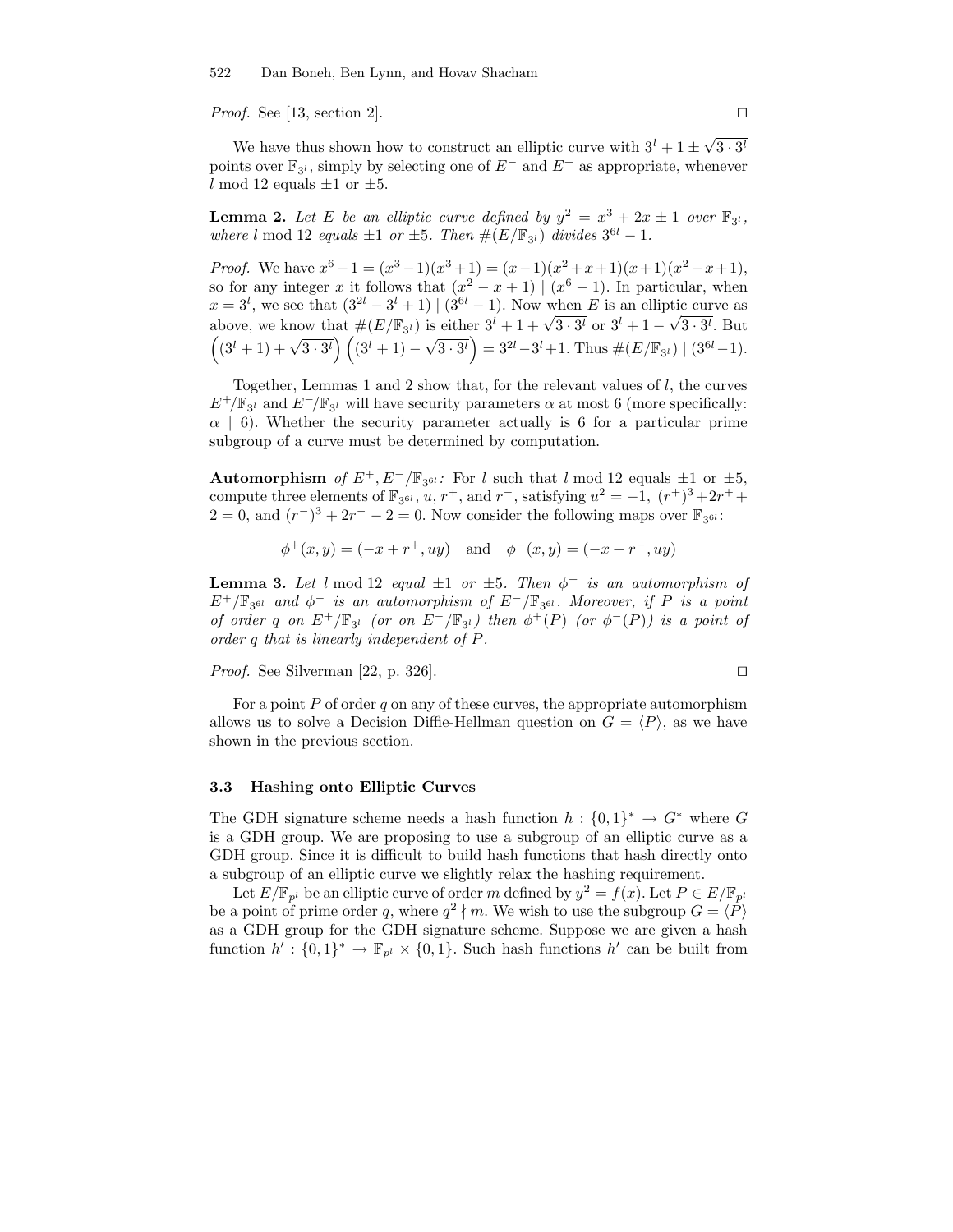standard cryptographic hash functions. The security analysis will view  $h'$  as a random oracle. We use the following deterministic algorithm called MapToGroup to hash messages in  $\{0,1\}^*$  onto  $G^*$ . Fix a small parameter  $I = \lceil \log_2 \log_2(1/\delta) \rceil$ , where  $\delta$  is some desired bound on the probability of failure.

**MapToGroup**<sub>h</sub>: The algorithm defines  $h: \{0, 1\}^* \to G^*$  as follows:

- 1. Given  $M \in \{0,1\}^*$ , set  $i \leftarrow 0$ ;
- 2. Set  $(x, b) \leftarrow h'(i \parallel M) \in \mathbb{F}_{p^l} \times \{0, 1\};$
- 3. If  $f(x)$  is a quadratic residue in  $\mathbb{F}_{p^l}$  then do:
	- 3a. Let  $y_0, y_1 \in \mathbb{F}_{p^l}$  be the two square roots of  $f(x)$ . We use  $b \in \{0,1\}$  to choose between these roots. View  $y_0, y_1$  as polynomials of degree  $l - 1$ over  $\mathbb{F}_p$ . Then ensure that the constant term of  $y_0$  is not greater than the constant term of  $y_1$  when viewed as integers in  $[0, p]$  (swapping  $y_0$  and  $y_1$ ) if necessary). Set  $P_M \in E/\mathbb{F}_{p^l}$  to be the point  $P_M = (x, y_b)$ .
	- 3b. Compute  $P_M = (m/q)P_M$ . Then  $P_M$  is in G. If  $P_M$  is in  $G^*$  then output  $MapToGroup_{h'}(M) = P_M$  and stop.
- 4. Otherwise, increment *i*, and goto Step 2; If *i* reaches  $2<sup>I</sup>$ , report failure.

The failure probability can be made arbitrarily small by picking an appropriately large I. For each i, the probability that  $h'(i \parallel M)$  leads to a point on  $G^*$ is approximately  $1/2$  (where the probability is over the choice of the random oracle  $h'$ ). Hence, the expected number of calls to  $h'$  is approximately 2, and the probability that a given message M will be found unhashable is  $1/2^{2^I} \leq \delta$ .

**Lemma 4.** Suppose the GDH signature scheme is  $(t, q_H, q_S, \epsilon)$ -secure in the subgroup G when using a random hash function  $h: \{0,1\}^* \to G^*$ . Then it is  $(t - 2^I q_H \lg m, q_H, q_S, \epsilon)$ -secure when the hash function h is computed with  $MapToGroup_{h'}$  where h' is a random hash function  $h':\{0,1\}^* \to \mathbb{F}_{p^l} \times \{0,1\}.$ 

*Proof Sketch:* Suppose a forger algorithm  $\mathcal{F}'(t, q_H, q_S, \epsilon)$ -breaks the Gap Signature Scheme on the subgroup  $G$  when the hash function  $h$  is computed using  $MapToGroup_{h'}$ . We construct an algorithm F that  $(t + 2^Iq_H \lg m, q_H, q_S, \epsilon)$ breaks the scheme when h is a random oracle  $h: \{0,1\}^* \to G^*$ .

Our new forger  $\mathcal F$  will run  $\mathcal F'$  as a black box.  $\mathcal F$  will use its own hash oracle  $h: \{0,1\}^* \to G^*$  to simulate for  $\mathcal{F}'$  the behavior of  $MapToGroup_{h'}$ . It uses an array  $s_{ij}$ , of elements of  $\mathbb{F}_{p^l} \times \{0, 1\}$ . The array has  $q_H$  rows and  $2^I$  columns. On initialization,  $\mathcal F$  fills  $s_{ij}$  with uniformly-selected elements of  $\mathbb F_{p^l} \times \{0,1\}.$ 

 $\mathcal F$  then runs  $\mathcal F'$ , and keeps track (and indexes) all the unique messages  $M_i$ for which  $\mathcal{F}'$  requests an h' hash. When  $\mathcal{F}'$  asks for an h' hash of a message  $w \parallel M_i$  whose  $M_i \mathcal{F}$  had not previously seen (and whose w is an arbitrary I-bit string), F scans the row  $s_{ij}$ ,  $0 \leq j < 2^I$ . For each  $(x, b) = s_{ij}$ , F follows Step 3 of MapToGroup, above, seeking points in  $G^*$ . For the smallest j for which  $s_{ij}$ maps into  $G^*$ ,  $\mathcal F$  replaces  $s_{ij}$  with a different point  $(x_i, b_i)$  defined as follows. Let  $Q_i = h(M_i) \in G^*$ . Then  $\mathcal F$  constructs a random  $\tilde{Q}_i = (x_i, y_i) \in E/\mathbb{F}_{p^l}$  such that  $(m/q)\tilde{Q}_i = Q_i$ . It sets  $s_{ij} = (x_i, b_i)$  where  $b_i \in \{0, 1\}$  is set so that  $(x_i, b_i)$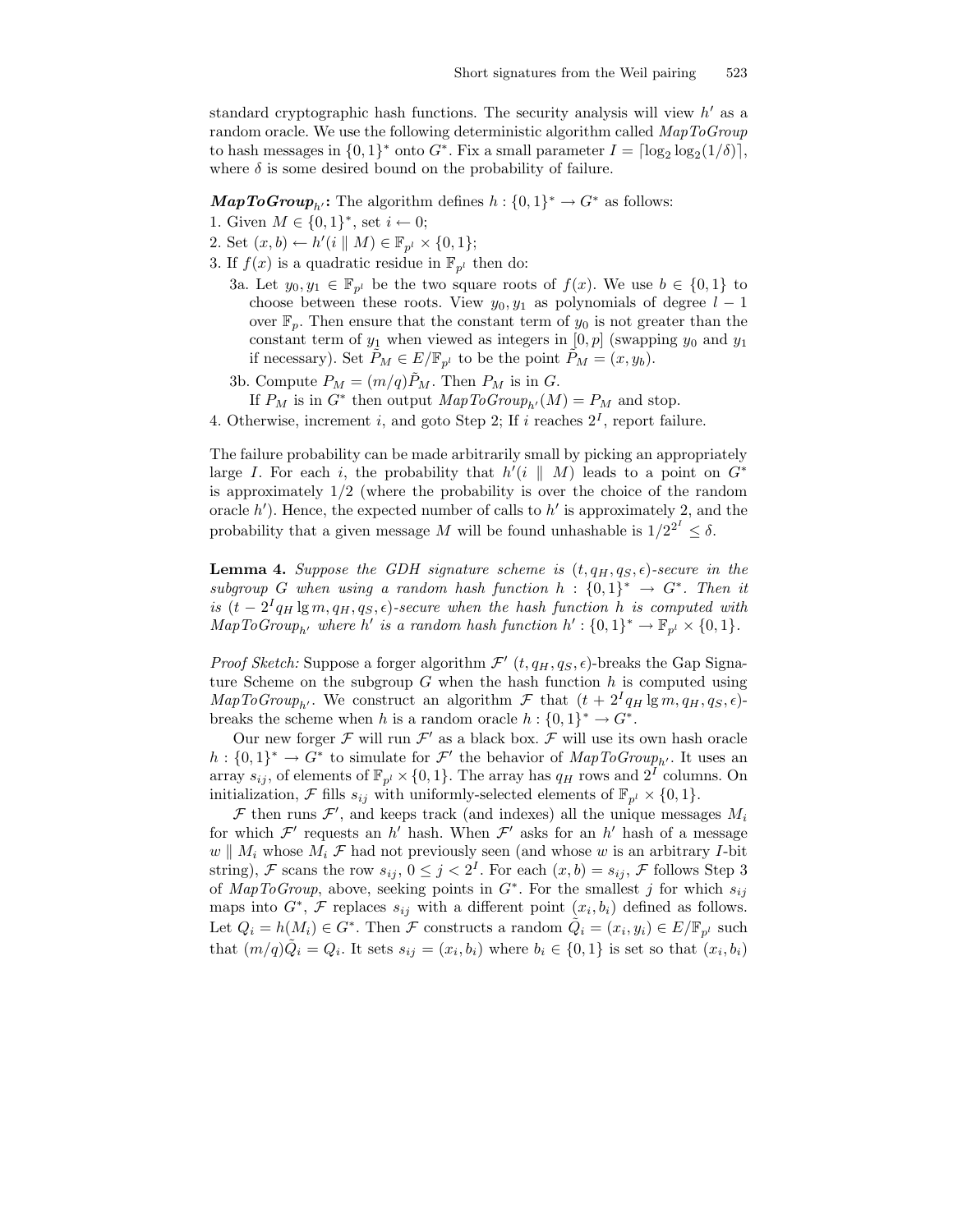maps to  $\tilde{Q}_i$  in Step 3a of *MapToGroup*. Then  $\text{MapToGroup}_{h'}(M_i) = h(M_i)$  as required.

Once this preliminary patching has been completed,  $\mathcal F$  is able to answer  $h'$ hash queries by  $\mathcal{F}'$  for strings  $w' \parallel M_i$  by simply returning  $s_{iw'}$ . The simulated h' which  $\mathcal{F}'$  sees is statistically indistinguishable from that in the real attack. Thus, if  $\mathcal{F}'$  succeeds in breaking the signature scheme using  $\mathit{MapToGroup}_{h'}$  then  $\mathcal{F},$ in running  $\mathcal{F}'$  while consulting h, succeeds with the same likelihood, and suffers only a running-time penalty from maintaining the additional information and running the exponentiation in Step 3 of  $MapToGroup.$ 

#### 3.4 A concrete short signature scheme

To summarize things so far, we describe a concrete signature scheme using the GDH group derived from the curve  $E/\mathbb{F}_{3^l}$  defined by  $y^2 = x^3 + 2x \pm 1$ . Some useful instantiations of these curves are presented in Table 1. Note that we restrict these instantiations to those where  $l$  is prime, to avoid Weil-descent attacks [9, 10]. As explained in Section 3.3, we use  $MapToGroup_{b'}$  to map arbitrary bit strings to points of order  $q$  on  $E$ , using a hash function  $h'$  from arbitrary strings to elements of  $\mathbb{F}_{p^l}$  and an extra bit.

| curve          |     |                         | Signature Size DLog Security Multiplier MOV Security |          |                         |
|----------------|-----|-------------------------|------------------------------------------------------|----------|-------------------------|
|                |     | $\lceil \lg_2 m \rceil$ | $\lceil \lg_2 q \rceil$                              | $\alpha$ | $\lceil \lg_2 x \rceil$ |
| $E^-$          | 79  | 126                     | 126                                                  |          | 752                     |
| $E^\pm$        | 97  | 154                     | 151                                                  |          | 923                     |
| $E^+$          | 149 | 237                     | 220                                                  |          | 1417                    |
| $E^+$          | 163 | 259                     | 256                                                  | 6        | 1551                    |
| $E^-$          | 163 | 259                     | 259                                                  |          | 1551                    |
| $E^{\text{-}}$ | 167 | 265                     | 262                                                  |          | 1589                    |

**Table 1.** Supersingular elliptic curves for GDH Signatures. Here  $m = \#(E/\mathbb{F}_{3l})$ , and  $q$  is the largest prime dividing m. The MOV reduction maps the curve onto a field with x elements.

A concrete signature scheme:

- **Key generation** Given one of the values l in Table 1, let  $E/\mathbb{F}_{3}$  be the corresponding curve and let  $q$  be the largest prime factor of the order of the curve. Let  $P \in E/\mathbb{F}_{3^l}$  be a point of order q. pick a random  $x \in \mathbb{Z}_q^*$  and set  $R \leftarrow xP$ . Then  $(l, q, P, R)$  is the public key and x is the private key.
- **Signing** To sign a message  $M \in \{0,1\}^*$  use algorithm  $MapToGroup_{h'}$  to map M to a point  $P_M \in \langle P \rangle$ . Set  $S_M \leftarrow xP_M$ . The signature  $\sigma$  is the x coordinate of  $S_M$ . Therefore,  $\sigma \in \mathbb{F}_{3^l}$ .
- **Verification** Given a public key  $(l, q, P, R)$ , a message M, and a signature  $\sigma$ do: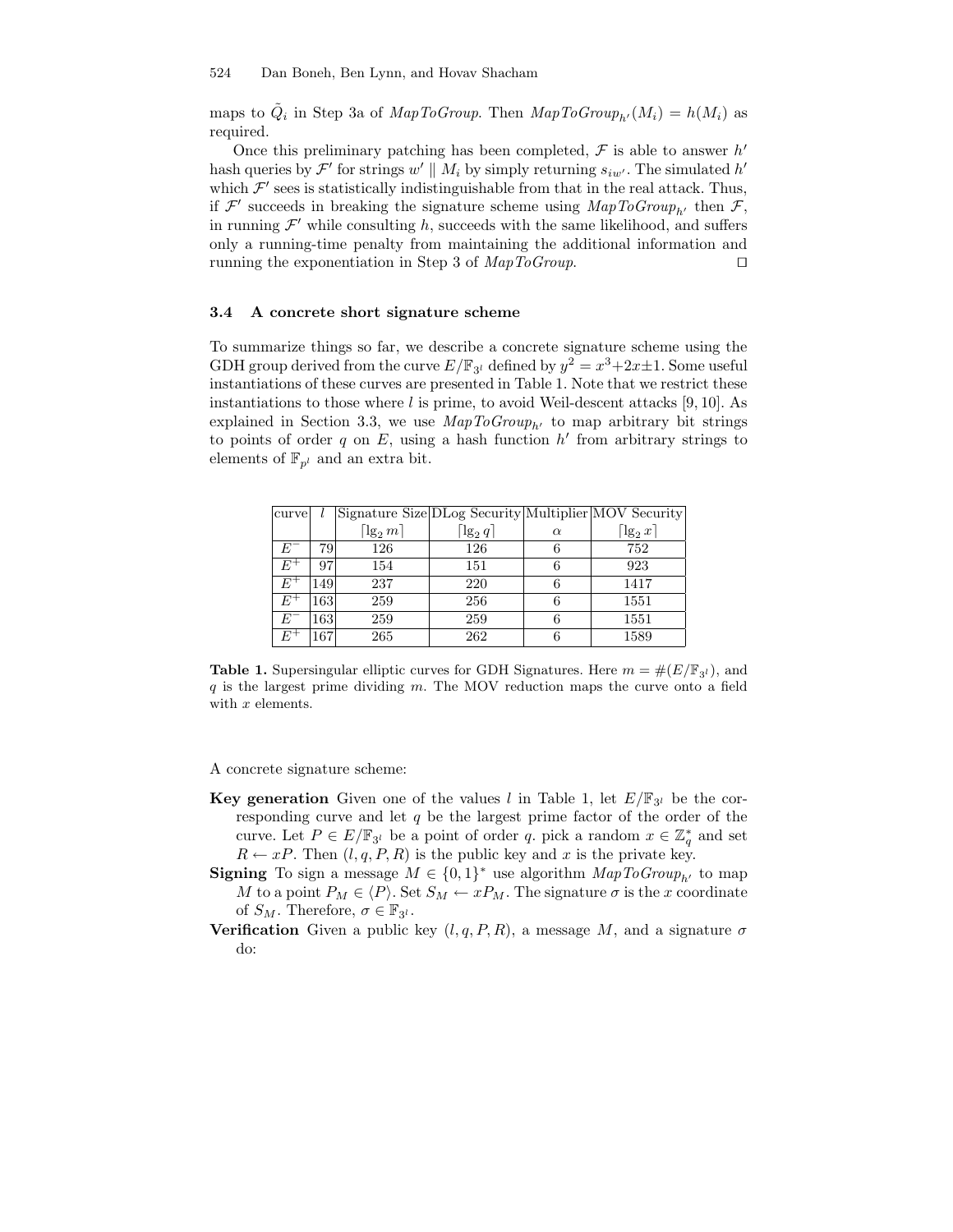- 1. Find a point  $S \in E/\mathbb{F}_{3^l}$  of order q whose x-coordinate is  $\sigma$  and whose y-coordinate is y for some  $y \in \mathbb{F}_{3}$ . If no such point exists reject the signature as invalid.
- 2. Set  $u \leftarrow e(P, \phi(S))$  and  $v \leftarrow e(R, \phi(h(M)))$ , where e is the Weil pairing on the curve  $E/\mathbb{F}_{3^{6l}}$  and  $\phi: E \to E$  is the automorphism of the curve described in Lemma 3.
- 3. If either  $u = v$  or  $u^{-1} = v$ , accept the signature. Otherwise, reject.

Note that both  $(\sigma, y)$  and  $(\sigma, -y)$  are points on  $E/\mathbb{F}_{3}$  that have  $\sigma$  as their x-coordinate. Either one of these two points can be the point  $S_M$  used to generate the signature in the signing algorithm. Indeed, since  $(\sigma, y) = -(\sigma, -y)$ on the curve, we have that  $e(P, \phi(-S)) = e(P, \phi(S))^{-1}$ . Therefore,  $u = v$ tests that  $(P, R, h(M), S)$  is a Diffie-Hellman tuple, while  $u^{-1} = v$  tests that  $(P, R, h(M), -S)$  is a Diffie-Hellman tuple.

The next lemma shows that an attacker capable of existential forgery under a chosen message attack (in the random oracle model) is also capable of solving the Diffie-Hellman problem in  $E/\mathbb{F}_{3^l}$ .

**Lemma 5.** Suppose  $E/\mathbb{F}_{3}$  is one of the curves given in Table 1, q is the largest prime dividing #E, P is a point of order q on E, and no algorithm  $(t_0, \epsilon_0)$ breaks Computational Diffie-Hellman on  $G = \langle P \rangle$ . Let  $h' : \{0,1\}^* \to \mathbb{F}_{3^l} \times \{0,1\}$ be a random oracle. Then the concrete signature scheme described above is  $(t, q_H, q_S, \epsilon)$ -secure against existential forgery on adaptive chosen-message attacks (in the random oracle model), where

$$
t \le t_0 - 2c_{\mathcal{A}}(\lg q)(q_H + q_S) - 2^I q_H \lg m - 2\tau \quad and \quad \epsilon \ge 2e \cdot q_S \epsilon_0,
$$

and  $c_A$  is a small constant.

*Proof.* By assumption, G is a  $(\tau, t_0, \epsilon_0)$ -GDH group, where  $\tau$  is equal to twice the time necessary to compute the Weil pairing on G. Assuming the existence of a random oracle h from arbitrary bit strings to  $G^*$ , the generic GDH signature scheme (given in Section 2.2) on G is  $(t_1, q_H, q_S, \epsilon_1)$ -secure against existential forgery on adaptive chosen-message attacks by the main theorem (Section 4), where

$$
t_1 \le t_0 - 2c_{\mathcal{A}}(\lg q)(q_H + q_S)
$$
 and  $\epsilon_1 \ge 2e \cdot q_S \epsilon_0,$  (\*)

and  $c_{\mathcal{A}}$  is a small constant.

By Section 3.3, we can construct a hash function  $h$  onto  $G^*$  from the hash function  $h'$ . By Lemma 4, the generic GDH signature scheme on  $G$ , using algorithm  $MapToGroup_{h'}$  is  $(t_2, q_H, q_S, \epsilon_2)$ -secure against existential forgery on adaptive chosen-message attacks by the main theorem (Section 4), where

$$
t_2 = t_1 - 2^I q_H \lg m \quad \text{and} \quad \epsilon_2 = \epsilon_1. \tag{**}
$$

The only difference between the generic GDH signature scheme on G and the concrete scheme on G described above is that signatures in the latter scheme are elements of  $\mathbb{F}_{3^l}$ , rather than G. Given an adversary  $\mathcal F$  that breaks the concrete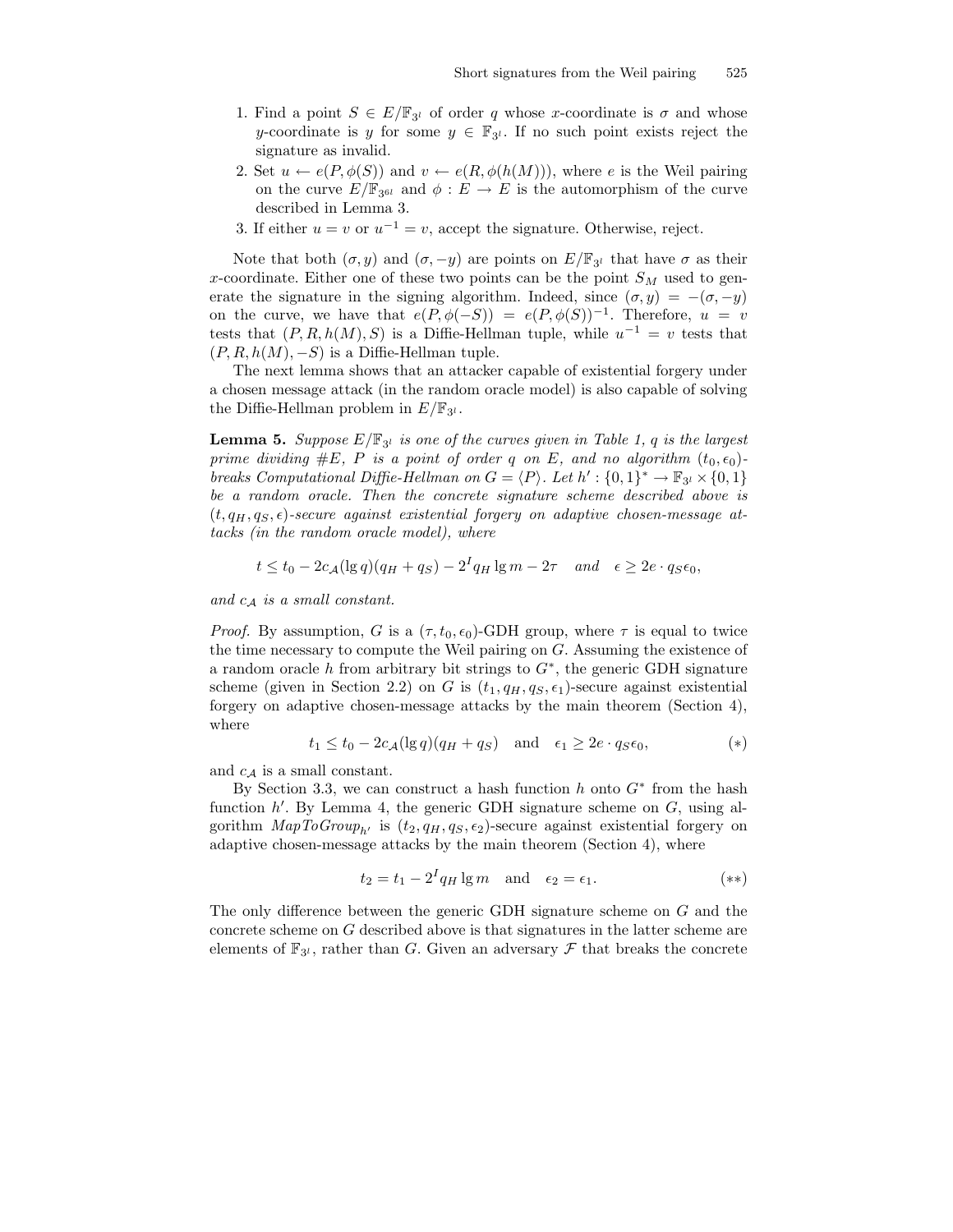#### 526 Dan Boneh, Ben Lynn, and Hovav Shacham

scheme, we can construct an algorithm  $\mathcal A$  that breaks the generic scheme, as follows. The public key is identical in the two schemes, so A simply provides  $\mathcal F$ with the R given to it. Hashes are identical in the two schemes, so A passes  $\mathcal{F}$ 's hash requests to its own hash oracle, and provides  $\mathcal F$  with the answer. When  $\mathcal F$ requests a signature on a message M, A obtains the signature  $S \in E$  from its signature oracle, and gives  $\mathcal F$  the x-coordinate  $\sigma$  of S. Finally, when  $\mathcal F$  outputs a forgery  $\sigma^*$  (for the concrete scheme) on a message  $M^*$ ,  $\mathcal A$  finds a point  $S^* \in E$ whose x-coordinate is  $\sigma^*$ . By the discussion above, either  $(P, R, h(M^*), S^*)$  is a Diffie-Hellman tuple, in which case  $S^*$  is a signature on  $M^*$  in the concrete scheme, or  $(P, R, h(M^*), -S^*)$  is a Diffie-Hellman tuple, in which case  $-S^*$  is a signature on  $M^*$  in the concrete scheme. A outputs  $M^*$  along with the appropriate one of  $S^*$  and  $-S^*$ .

The additional time required for this simulation is dominated by the two additional signature verifications, each of which takes time  $\tau$ . Thus if the generic GDH scheme is  $(t_2, q_H, q_S, \epsilon_2)$ -secure, the concrete GDH scheme is  $(t_3, q_H, q_S, \epsilon_3)$ secure, where

$$
t_3 = t_2 - 2\tau \quad \text{and} \quad \epsilon_3 = \epsilon_2. \tag{***}
$$

Combining  $(*), (*),$  and  $(**)$  yields the required reduction.  $\square$ 

### 3.5 An open problem: short signatures with high security

In the previous section we proposed using a supersingular curve over  $\mathbb{F}_{3^{\ell}}^{*}$  to build a short signature scheme as secure as discrete log in  $\mathbb{F}_{3^{6\ell}}^{*}$ . However, there is no reason to stick with supersingular curves. Using other elliptic or hyper-elliptic curves it might be possible to achieve even higher security multipliers.

In Section 3.2, we showed that the curves  $E^+$  and  $E^-$  over  $\mathbb{F}_{3^l}$  have security parameter  $\alpha$  at most 6. This is, in fact, the maximum value of  $\alpha$  for any supersingular curve [15, 23]. Instantiating the GDH signature scheme on (necessarily non-supersingular) elliptic curves with slightly higher values of  $\alpha$  would increase the work required for verification, but also increase security against MOV-related attacks at comparable signature bit lengths.

Consider an elliptic curve  $E/\mathbb{F}_{p^l}$  with m points, a large prime  $q \mid m$ , a security parameter  $\alpha$  for the subgroup of order q, and two linearly independent points, P and Q, of order q, where  $P \in E/\mathbb{F}_{p^l}$ , and  $Q \in E/\mathbb{F}_{p^{l\alpha}}$ . Note that a point  $Q \in E/\mathbb{F}_{p^{l\alpha}}$  linearly independent of P must exist by [2] assuming  $q \nmid p^l - 1$ . For such a curve, there is not necessarily an automorphism that maps between  $\langle P \rangle$ and  $\langle Q \rangle$ . We therefore slightly modify the Gap Signature Scheme to use the two groups together.

It is easy to decide whether a tuple  $(P, aP, Q, bQ)$  is such that  $a = b$ , using the Weil pairing. We call this the co-Decision Diffie-Hellman problem, and it has an obvious computational variant: given the tuple  $(P,Q,aQ)$ , compute aP. The modified (co-gap) signature scheme is as follows.

**Key Generation** Let  $P \in E/\mathbb{F}_{p^l}$  and  $Q \in E/\mathbb{F}_{p^{l\alpha}}$  be two linearly independent points of prime order q as described above. Pick  $x \leftarrow R \mathbb{Z}_q^*$ , and compute  $R \leftarrow xQ$ . The public key is  $(E/\mathbb{F}_{p^l}, q, Q, R)$ . The secret key is x.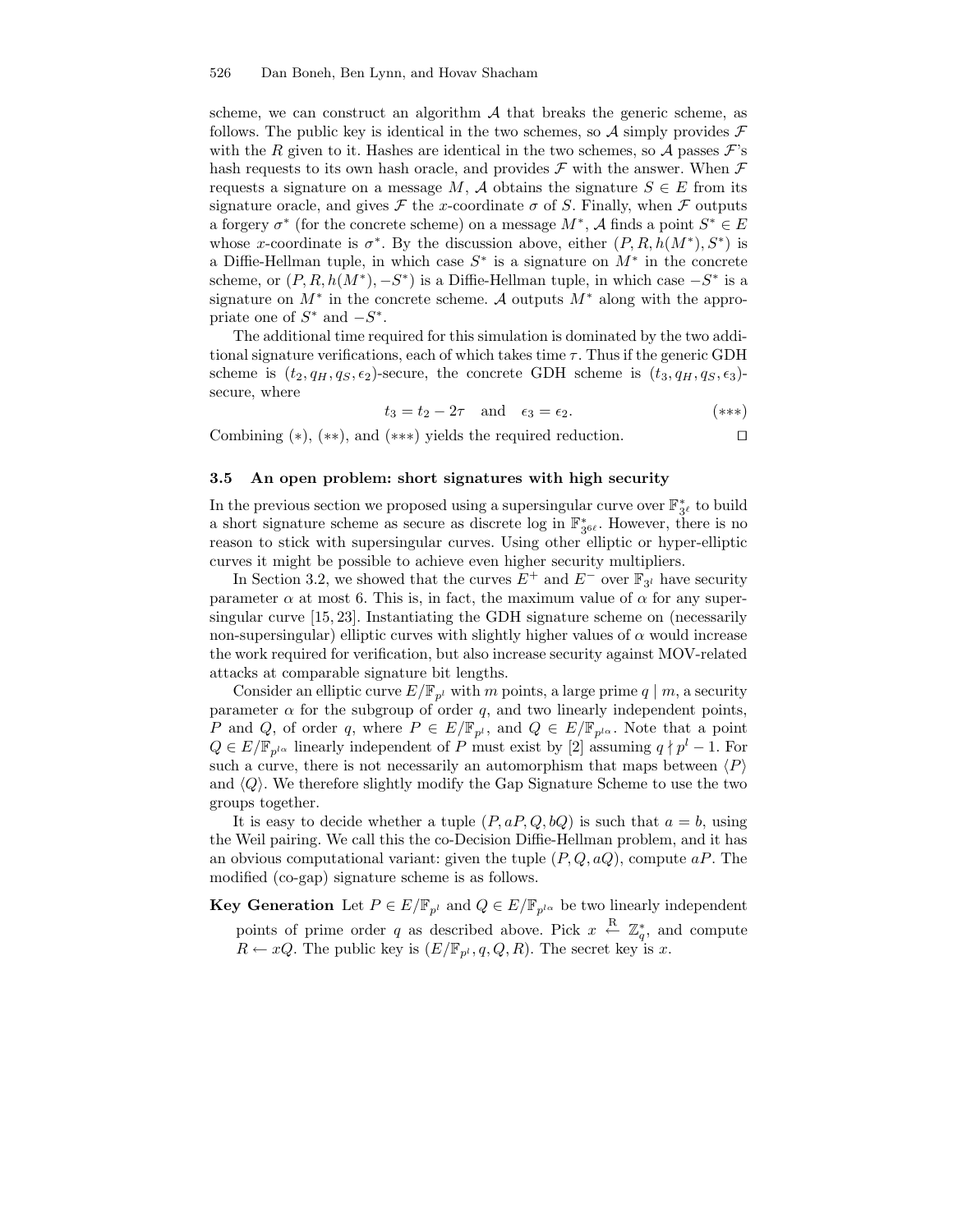- **Signing** Given a secret key x, and a message  $M \in \{0,1\}^*$  use  $MapToGroup_{h'}$ to map M to a point  $P_M \in \langle P \rangle$ . Set  $S_M \leftarrow xP_M$ . The signature  $\sigma$  is the x-coordinate of  $S_M$ , an element of  $\mathbb{F}_{p^l}$ .
- **Verification** Given a public key  $(E/\mathbb{F}_{p^l}, q, Q, R)$ , a message M, and a purported signature  $\sigma$ , let S be a point on  $\hat{E}/\mathbb{F}_{p^l}$  of order q whose x-coordinate is  $\sigma$ and whose y-coordinate is y for some  $y \in \mathbb{F}_{p^l}$  (if no such point exists reject the signature as invalid). Set  $u \leftarrow e(Q, S)$  and  $v \leftarrow e(R, h(M))$ . If either  $u = v$  or  $u^{-1} = v$ , accept the signature. Otherwise, reject.

By reasoning analogous to that in Section 3.4, the tests in the verification phase ensure that either  $(Q, R, h(M), S)$  or  $(Q, R, h(M), -S)$  is a valid co-Diffie-Hellman tuple. While the public key, R, is an element of  $E/F_{p^{l\alpha}}$ , and thus long, a signature  $\sigma$  is an element of  $E/F_{p^l}$ , and thus relatively short. The security of this scheme follows from the assumption that no adversary  $(t, \epsilon)$ -breaks the co-Computational Diffie-Hellman problem.

The challenge, therefore, is to construct elliptic curves with larger values of  $\alpha$ , say  $\alpha = 10$ . It is currently an open problem to build a family of elliptic curves with security multiplier  $\alpha = 10$ .

Galbraith [8] constructs supersingular curves of higher genus with a "large" security multiplier. For example, the supersingular curve  $y^2 + y = x^5 + x^3$  has security multiplier 12 over  $\mathbb{F}_{2^l}$ . Since a point on the Jacobian of this curve of genus two is characterized by two values in  $\mathbb{F}_{2^l}$  (the two x-coordinates in a reduced divisor) the length of the signature is 2l bits. Hence, we might obtain a signature of length 2l with security of computing CDH in the finite field  $\mathbb{F}_{2^{12l}}$ . This factor of 6 between the length of the signature and the degree of the finite field is the same as in the elliptic curve case. Hence, this genus 2 curve does not improve the security of the signature, but does give more variety in signature lengths beyond those given in Table 1. Since this curve is defined over a field of characteristic two it is better suited for computation than curves defined over of fields of characteristic three. Galbraith shows that Jacobians of genus 2 supersingular curves have a maximum security multiplier of 12. Therefore, genus 2 supersingular curves will not give short signature with higher security. It is an open problem whether one can build a family of hyper-elliptic curves of genus 3 that would give short signatures with higher security.

## 4 Proof of Security Theorem

We prove, in the random oracle model, that GDH signatures are secure in GDH groups. The proof is similar to that given for full-domain hash RSA signatures by Coron [6], but the presentation is different. The point of this method is that the break-probability  $\epsilon$  for the signature scheme does not depend on the number of hash queries a forger makes, but only depends on the number of signature queries made by the adversary.

**Theorem** (Gap Signature Security). If G is a  $(\tau, t', \epsilon')$ -GDH group, then the Gap Signature Scheme on G is  $(t, q_H, q_S, \epsilon)$ -secure against existential forgery on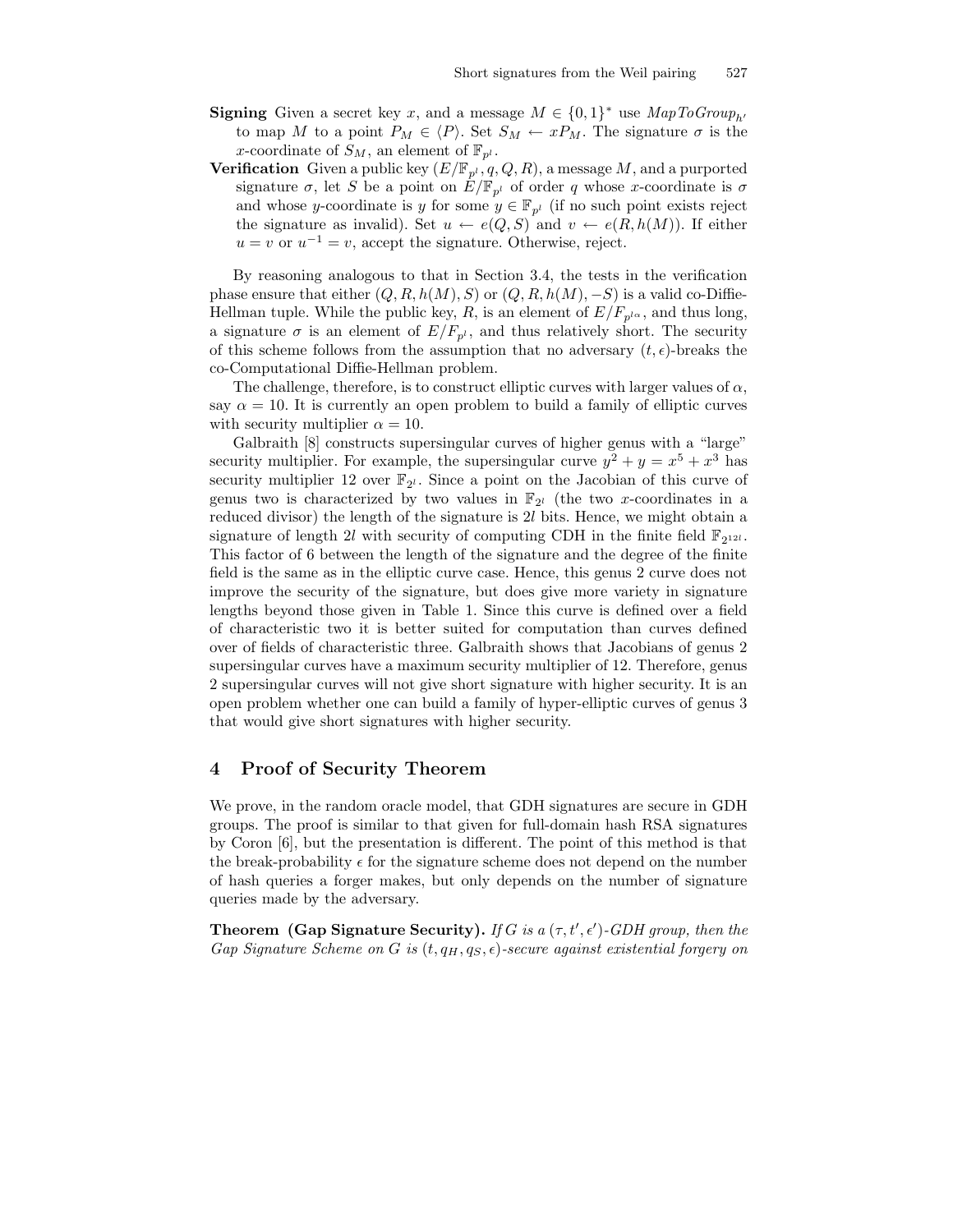adaptive chosen-message attacks, where

 $t \leq t' - 2\tau c_{\mathcal{A}}(q_H + q_S)$  and  $\epsilon \geq 2e \cdot q_S \epsilon'$ ,

and  $c_A$  is a small constant (in practice, at most 2).

The proof follows, in stages.

#### 4.1 Overview

Assume an algorithm  $\mathcal{F}(t, q_H, q_S, \epsilon)$ -breaks the Gap Signature Scheme on G. We will use  $\mathcal F$  to construct an algorithm  $\mathcal A$  that  $(\tau, t', \epsilon')$  breaks Computational Diffie-Hellman on  $G$ , where  $t'$  and  $\epsilon'$  are as above.

Given a forger  $\mathcal F$  for the GDH group G, we build an algorithm  $\mathcal A$  that uses  $\mathcal F$  to break CDH on G. A is given a challenge  $(g, g^a, g^b)$ . It uses this challenge to construct a public key that it provides to  $\mathcal{F}$ . It then allows  $\mathcal{F}$  to run. At times,  $F$  makes queries to two oracles, one for message hashes and one for message signatures. These oracles are puppets of  $A$ , which it manipulates in constructive ways. Finally, if all goes well, the forgery which  $\mathcal F$  outputs is transformed by  $\mathcal A$ into an answer to the CDH challenge.

We assume that  $\mathcal F$  is well-behaved in the sense that it always requests the hash of a message  $M$  before it requests a signature for  $M$ , and that it always requests a hash of the message  $M^*$  that it outputs as its forgery. It is trivial to modify any forger algorithm  $\mathcal F$  to have this property.

A needs to engage in a certain amount of bookkeeping. In particular, it must maintain a list of the messages on which  $\mathcal F$  requests hashes or signatures. Each message M, as it arrives from  $\mathcal F$ , is assigned an index i; i is obviously bounded above by  $q_H$ . The message is stored in  $M_i$ , its hash in  $h_i$ , and its signature (if available) in  $\sigma_i$ .

#### 4.2 Construction of A

Rather than describe  $\mathcal{A}$ 's behavior and prove its efficacy in toto, we will construct A in a series of "games," in which increasingly sophisticated A-variants run  $\mathcal{F}$ ; the final variant,  $\mathcal{A}_6$ , is the A we seek.

(Each of the  $A$ -variants will depend on a probability constant  $\zeta$ , which will be optimized later, to yield the best possible reduction. Define  $B_{\zeta}$  to be the probability distribution over  $\{0,1\}$  where 1 is drawn with probability  $\zeta$ , and 0 with probability  $1 - \zeta$ .)

*Game 1.*  $\mathcal{A}_1$  is given a challenge  $(g, g^a, g^b)$ . In setup, it constructs  $PK \leftarrow (g^a)$ . Then, for each i,  $1 \leq i \leq q_H$ ,  $\mathcal{A}_1$  picks a random bit  $s_i \stackrel{\text{R}}{\leftarrow} B_{\zeta}$ , and a random number  $r_i \stackrel{\text{R}}{\leftarrow} \mathbb{Z}_p^*$ . It then sets  $h_i \leftarrow g^{r_i}$ , and  $\sigma_i \leftarrow (g^a)^{r_i}$ . Note that  $(g, g^a, h_i, \sigma_i)$ is a valid Diffie-Hellman tuple, so  $\sigma_i$  is a signature on any message whose hash is  $h_i$ .  $\mathcal{A}_1$  then runs  $\mathcal F$  with public key PK.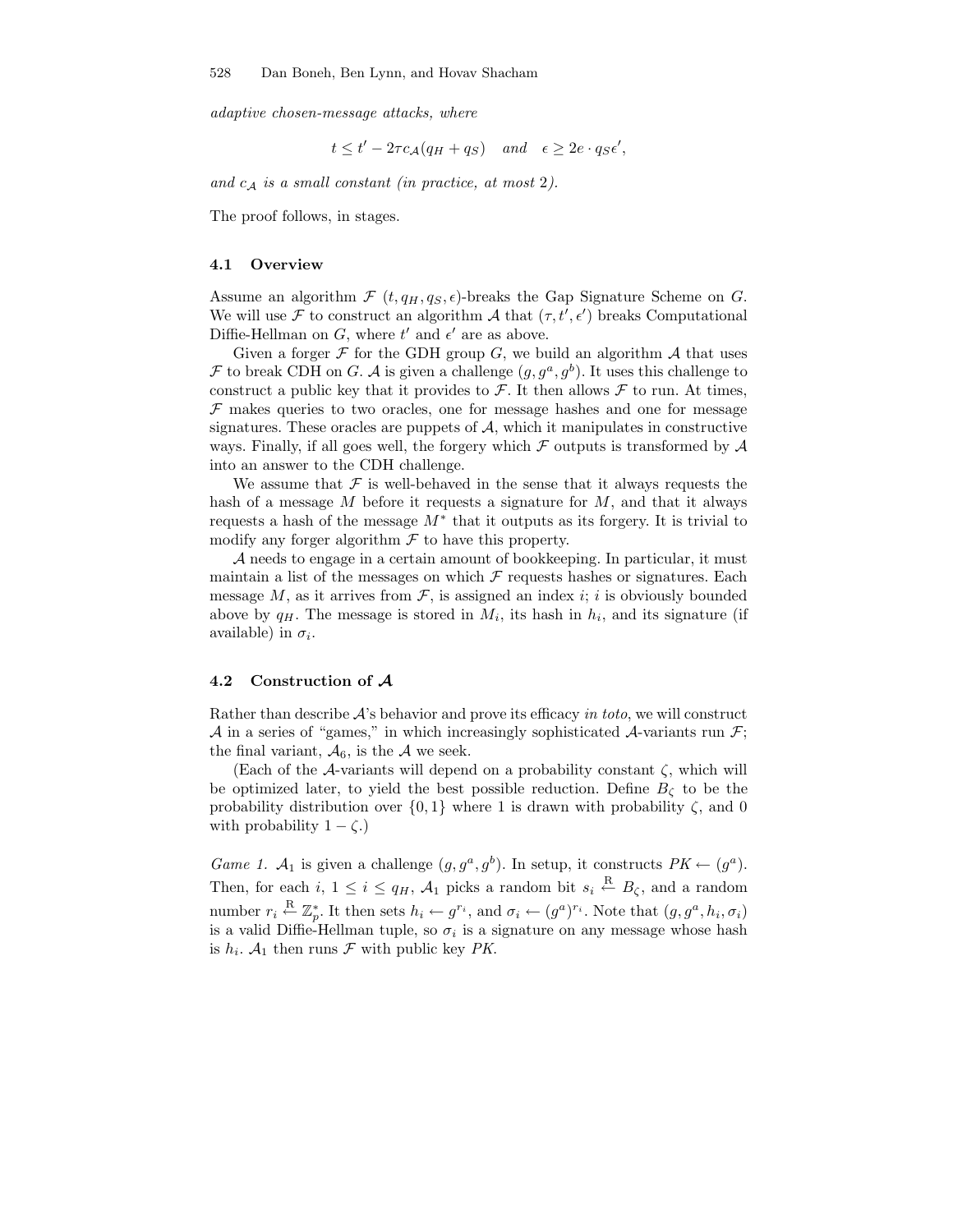When  $\mathcal F$  requests a hash on a message  $M_i$ ,  $\mathcal A_1$  responds with  $h_i$ ; when  $\mathcal F$ requests a signature on a message  $M_i$ ,  $\mathcal{A}_1$  responds with  $\sigma_i$ .

Finally,  $\mathcal F$  halts, either conceding failure or returning a a forged signature  $(M^*, \sigma^*)$ , where  $M^* = M_{i^*}$  for some  $i^*$  (on which  $\mathcal F$  had not requested a signature). If  $\mathcal F$  succeeds in forging,  $\mathcal A_1$  outputs "success"; otherwise, it outputs "failure".

The hashes  $h_i$  are uniformly distributed in G, so  $A_1$ 's hash oracle is a random oracle. Moreover, the signatures  $\sigma_i$  are all valid. In the random oracle model, therefore,  $\mathcal{F}$ , when run by  $\mathcal{A}_1$ , behaves exactly as it would when running on its own. Thus

$$
\begin{aligned}\n\mathsf{Adv}_{\mathcal{A}_1} &= \Pr\left[\mathcal{A}_1^{\mathcal{F}}(g, g^a, g^b) = \text{success} : a, b \stackrel{\mathcal{R}}{\leftarrow} \mathbb{Z}_p^*\right] \\
&= \Pr\left[\text{Verify}(PK, M^*, \sigma^*) = \text{valid} : \begin{array}{c} (PK, SK) \stackrel{\mathcal{R}}{\leftarrow} KeyGen, \\ (M^*, \sigma^*) \stackrel{\mathcal{R}}{\leftarrow} \mathcal{F}(PK)\end{array}\right] = \epsilon,\n\end{aligned}
$$

where the first probability is taken over the coin tosses of  $A_1$  and  $\mathcal{F}$ , and over the choices of a and b. Since a is chosen uniformly from  $\mathbb{Z}_p^*, g^a$ , the public key  $\mathcal{A}_1$  provides F, is uniformly distributed in G.

*Game 2.*  $\mathcal{A}_2$  functions as does  $\mathcal{A}_1$ , with a single exception. If  $\mathcal F$  fails,  $\mathcal{A}_2$  outputs "failure"; if  $\mathcal F$  succeeds, outputting a forgery  $(M^*, \sigma^*)$ , where  $i^*$  is the index of  $M^*$ , then  $\mathcal{A}_2$  outputs "success" if  $s_{i^*} = 1$ , but "failure" if  $s_{i^*} = 0$ .

Clearly,  $\mathcal F$  can get no information about any  $s_i$ , so its behavior cannot depend on their values. Thus the final trip test  $A_2$  performs is independent of the game to that point. Thus we have

$$
Adv_{\mathcal{A}_2} = Adv_{\mathcal{A}_1} \cdot Pr\left[s_{i^*} = 1\right] = \zeta \epsilon,
$$

since each  $s_i$  is drawn from  $B_{\zeta}$ .

Game 3.  $A_3$  functions as does  $A_2$ , but, again, with a modification. If  $\mathcal F$  fails to create a forgery,  $A_3$  also fails. If F succeeds in finding a forgery on  $M_{i^*}$ , A claims success only if  $s_{i^*} = 1$ , and  $\mathcal F$  asked for signatures only on messages  $M_i$ for which  $s_i = 0$ .

Again,  $\mathcal F$  can get no information about any  $s_i$ . Each of its signature requests can cause A to declare failure at the game's end, with probability  $\zeta$ , but it cannot know, during the game, whether any of them did. The  $s_i$ 's are independent, so each of  $\mathcal{F}$ 's signature requests is an independent trial insofar as disqualification by  $s_i$  is concerned. Moreover,  $s_{i^*}$  is independent of any  $s_i$ 's for which  $\mathcal F$  requests signatures, so the test that  $s_{i^*}$  equals 1 is again an independent trial, and the analysis of Game 2 is not affected.

The probability of  $\mathcal{F}$ 's not being disqualified because of any particular signature request is  $1 - \zeta$ . If F makes k signature oracle queries, where k necessarily is at most  $q<sub>S</sub>$ , and if, moreover, it makes those queries on the messages with indices  $i_1, \ldots, i_k$ , then

$$
\mathsf{Adv}_{\mathcal{A}_3} = \mathsf{Adv}_{\mathcal{A}_2} \cdot \Pr\left[s_{i_j} = 0, \ j = 1, \dots, k\right] = \zeta \epsilon \cdot (1 - \zeta)^k \ge (1 - \zeta)^{q_S} \zeta \epsilon.
$$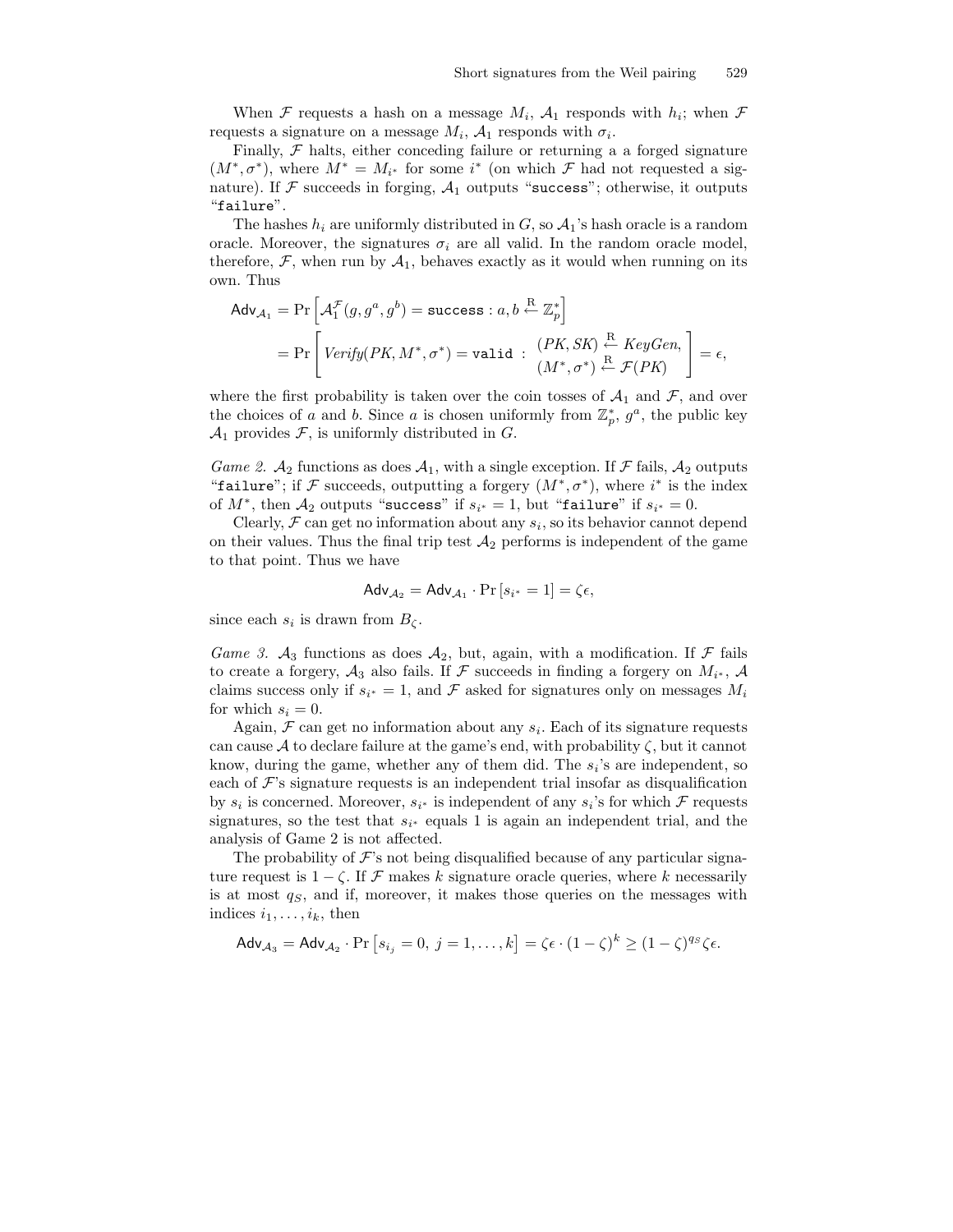#### 530 Dan Boneh, Ben Lynn, and Hovav Shacham

Game 4.  $A_4$  functions as does  $A_3$ , except that, if F requests a signature on a message  $M_i$  for which  $s_i = 1$ , A declares failure and halts immediately.

We may fully describe a run of  $A$  by fixing the challenge,  $A$ 's random bits, and  $\mathcal{F}$ 's random bits; these collectively determine the value of each  $s_i$ , and the indices on which  $\mathcal F$  requests signatures. Let us call unlucky any runs in which F requests a signature on some  $M_i$  for which  $s_i = 1$ .  $A_3$  would already declare failure on any unlucky runs: if  $\mathcal F$  declares failure,  $\mathcal A_3$  does also; if  $\mathcal F$  finds a forgery,  $A_3$  fails anyway because of the unlucky signature query. Thus  $A_3$  and  $\mathcal{A}_4$  will agree (with output "failure") on all unlucky runs; they will also agree on all lucky runs, since the modification of  $A_4$  relative to  $A_3$  is not invoked on those runs. Thus we have

$$
\mathsf{Adv}_{\mathcal{A}_4} = \mathsf{Adv}_{\mathcal{A}_3} \ge (1 - \zeta)^{q_S} \zeta \epsilon.
$$

The immediate halt in unlucky runs is a shortcut and does not affect the outcome distribution.

Game 5.  $A_5$  is based on  $A_4$ . In the setup phase, for each i, if  $s_i = 1$ ,  $A_5$  sets  $h_i \leftarrow g^b \cdot g^{r_i}$  and  $\sigma_i \leftarrow \star$ , a placeholder value; if  $s_i = 0$ , it sets  $h_i \leftarrow g^{r_i}$  and  $\sigma_i \leftarrow (g^b)^{r_i}$ , as before.

 $G$  is a cyclic group of prime order, so multiplication by any element of  $G$ , and  $g<sup>b</sup>$  in particular, induces a permutation on G. Thus if r is uniformly distributed in  $\mathbb{Z}_p^*, g^r$  and  $g^b \cdot g^r$  have identical, uniform distributions in  $G$ .  $\mathcal F$  cannot learn any information about the  $s_i$ 's from examining the  $h_i$ 's it is given.  $A_5$  is unable to provide signatures on messages for which  $s_i = 1$ , but that is unimportant, since any runs in which  $\mathcal F$  asks for such a signature are failed immediately. Therefore,  $\mathcal F$  will behave under  $\mathcal A_5$  exactly as it does under  $\mathcal A_4$ , and

$$
Adv_{A_5} = Adv_{A_4} \ge (1 - \zeta)^{qs} \zeta \epsilon.
$$

Game 6.  $A_6$  behaves as does  $A_5$ . In those games where  $A_5$  outputs "success", however,  $\mathcal{A}_6$  outputs "success" and, in addition, outputs  $\sigma^*/(g^a)^{r_{i^*}}$ , where  $i^*$ is the index of the message  $M^*$  for which  $\mathcal F$  output a forged signature  $\sigma^*$ . ( $\mathcal A_6$ , like the  $\mathcal{A}$ 's before it, only succeeds when  $\mathcal{F}$  succeeds.)

Clearly,  $A_6$  succeeds with precisely the same probability as  $A_5$ , so

$$
\mathsf{Adv}_{\mathcal{A}_6} = \mathsf{Adv}_{\mathcal{A}_5} \geq (1-\zeta)^{qs} \zeta \epsilon.
$$

Moreover,  $\mathcal{A}_6$  only succeeds if  $s_{i^*} = 1$ , which means that  $h_{i^*} = g^b \cdot g^{r_{i^*}}$ . If  $\sigma^*$  is a valid signature on  $M^* = M_{i^*}$ , then  $(g, g^a, h_{i^*}, \sigma^*)$  must be a valid Diffie-Hellman tuple, so  $\sigma^*$  must equal  $h_{i^*}^a = g^{ab} \cdot (g^{r_{i^*}})^a$ . Thus, in every instance on which  $\mathcal{A}_6$ claims to succeed, it also outputs  $\sigma^*/(g^a)^{r_{i^*}} = g^{ab}$ , which is indeed the answer to the Diffie-Hellman challenge posed to it.

#### 4.3 Optimization and Conclusion

The algorithm  $\mathcal{A}_6$  thus uses the GDH-signature forger  $\mathcal F$  to solve CDH challenges. What remains is to optimize the parameter  $\zeta$  to achieve a maximal probability of success. The function  $(1-\zeta)^{qs} \zeta \epsilon$  is maximized at  $\zeta = 1/(q_S+1)$ , where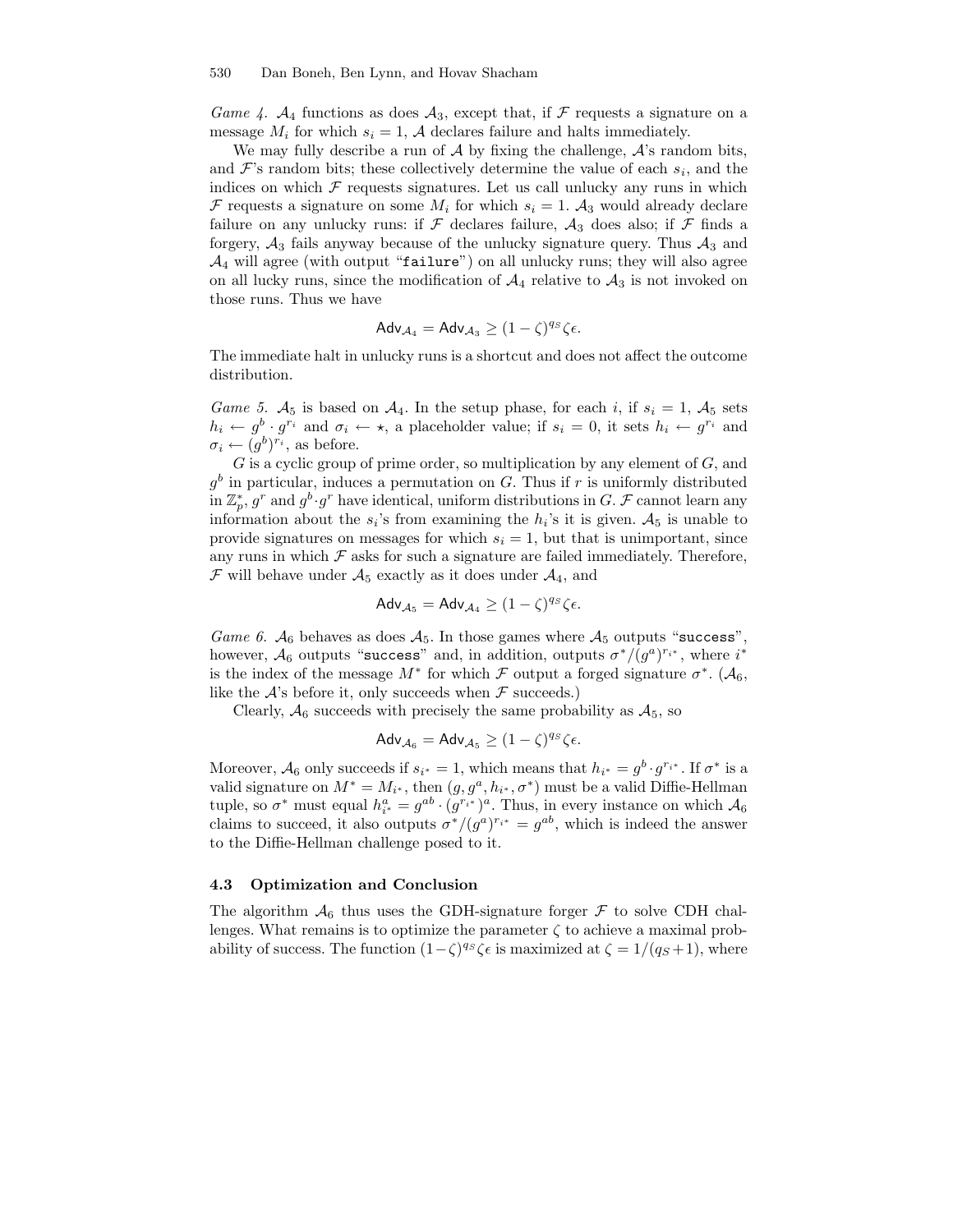it has the value

$$
\frac{1}{q_S+1} \cdot \left(1 - \frac{1}{q_S+1}\right)^{q_S} \cdot \epsilon = \frac{1}{q_S} \cdot \left(1 - \frac{1}{q_S+1}\right)^{q_S+1} \cdot \epsilon.
$$

(The latter equality follows from taking partial fractions.) Now  $A$ 's success probability  $\epsilon'$  is at least as great as this. For large  $q_S$ ,  $(1 - 1/(q_S + 1))^{q_S+1} \approx 1/e$ .

 $\mathcal{A}$ 's running time includes the running time of  $\mathcal{F}$ . The additional overhead imposed by  $A$  is dominated by the need to evaluate group exponentiation for each signature and hash request from  $\mathcal F$ . Any one such exponentiation may be computed by using at most  $2 \lg p$  group actions, and thus at most  $2 \lg p$  time units, on G (see [16]). A may need to answer as many as  $q_H + q_S$  such requests, so its overall running time is  $t' \leq t + 2c_{\mathcal{A}}(\lg p)(q_H + q_S)$ , Where  $c_{\mathcal{A}}$  is a small constant that accounts for the remainder of  $A$ 's administrative overhead; in practice,  $c_A$  should be at most 2.

To summarize: if there exists a forger algorithm  $\mathcal F$  that  $(t, q_H, g_S, \epsilon)$ -breaks the GDH signature scheme on G, then there exists an algorithm  $A$  that  $(t', \epsilon')$ breaks CDH on G, where

$$
t' = t + 2c_{\mathcal{A}}(\lg p)(q_H + q_S)
$$
 and  $\epsilon' = \frac{1}{q_S} \cdot \left(1 - \frac{1}{q_S + 1}\right)^{q_S + 1} \cdot \epsilon$ .

Conversely, if G is a  $(\tau, t', \epsilon')$ -GDH group, then there can exist no algorithm  $\mathcal F$ that  $(t, q_H, q_S, \epsilon)$ -breaks the GDH signature scheme, where

$$
t = t' - 2c_{\mathcal{A}}(\lg p)(q_H + q_S)
$$
 and  $\epsilon = q_S \epsilon' / (1 - \frac{1}{q_S + 1})^{q_S + 1}$ .

For all positive  $q_s$ , the radicand in the latter equation is greater than  $1/2e$ , so the equation may be rewritten as  $\epsilon \leq q_S \epsilon' \cdot 2e$ . This completes the proof.

### 5 Experimental results

#### 5.1 Implementation Details

We experimented with the scheme of Section 3.4. Recall that signing is a single multiplication on the curve  $y^2 = x^3 + 2x \pm 1$  over  $\mathbb{F}_{3^l}$ . Verifying a signature requires two Weil pairing computations over  $\mathbb{F}_{3^{6l}}$ . Hence, verifying takes more time than signing.

For efficiency, rather than working in  $\mathbb{F}_{3^{6l}}$  directly (which involves manipulating polynomials of degree  $6l$ ), we work with extensions of  $\mathbb{F}_{3^6}$  of degree l. To speed up arithmetic in  $\mathbb{F}_{3^6}$  we construct lookup tables (of size  $3^6$ ) for quickly multiplying two elements. Elements of  $\mathbb{F}_{3^6}$  are represented by their exponent relative to a chosen generator, so that multiplication and division corresponds to addition modulo  $3<sup>6</sup> - 1$ . Addition is done using a multiplication, division and table lookup via the identity  $a + b = a(1 + a^{-1}b)$ . The constants  $r^+, r^-, u$  used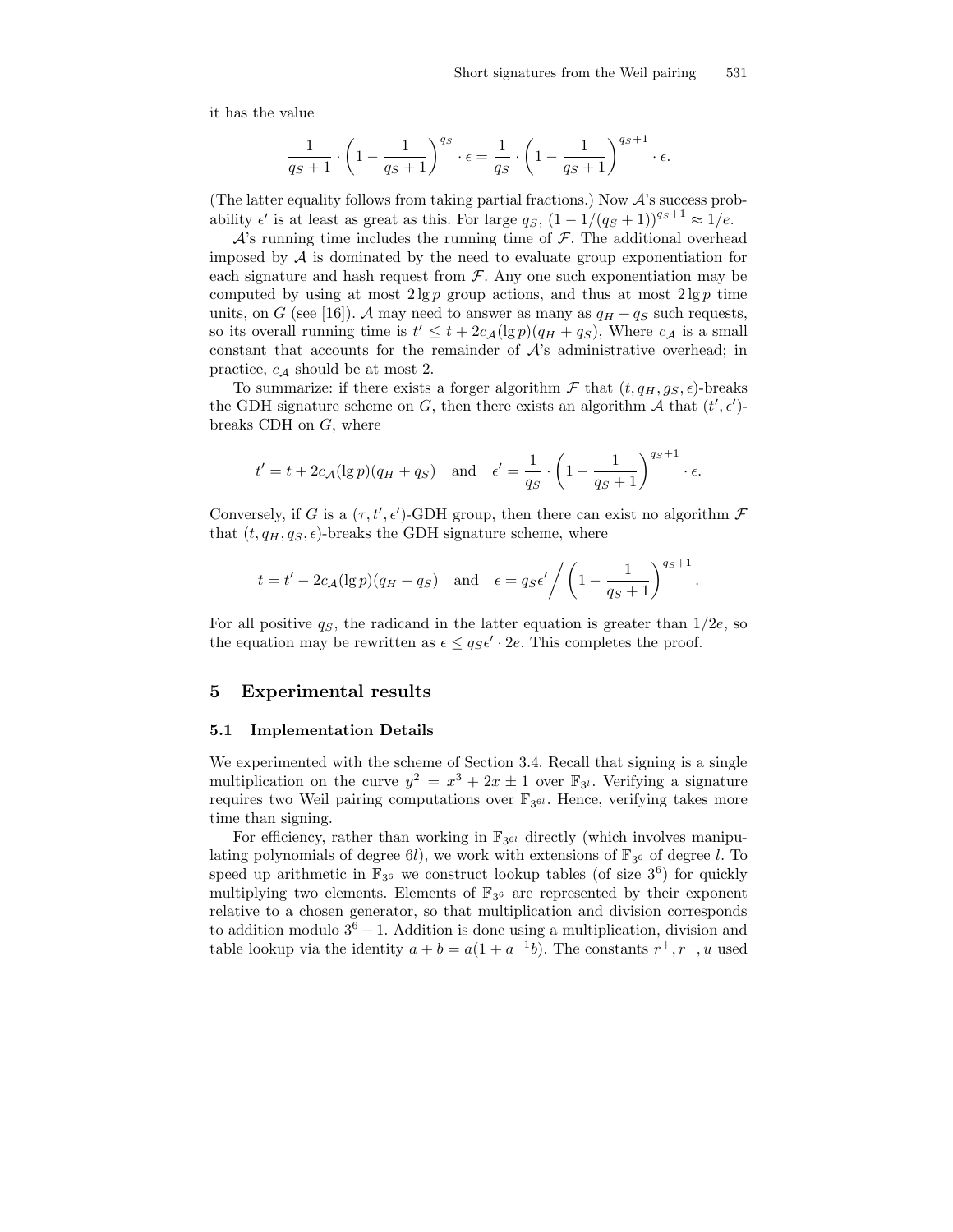in the automorphism  $\phi$  also lie in  $\mathbb{F}_{3^6}$  and can be quickly found by a brute force search.

We map an element a in  $\mathbb{F}_{3^l}$  to an element of  $\mathbb{F}_{3^{6l}}$  using the obvious injection: a is represented by a polynomial of degree l with coefficients in  $\mathbb{F}_3$ , and we simply view it as a polynomial with coefficients in  $\mathbb{F}_{3^{6l}}$ .

We use the Tate pairing [7] instead of the Weil pairing, since it has similar properties and is easier to compute: the Weil pairing requires two iterations of Miller's algorithm [17] and one division while the Tate pairing needs only one call to Miller's algorithm and an additional exponentiation.

Because Miller's algorithm involves the computation of various quotients, several divisions can be avoided since we may scale the numerator and denominator by arbitrary constants. We used sliding windows for every exponentiation-like operation, that is, exponentiation in  $\mathbb{F}_{3^{6l}}$ , Miller's algorithm, and multiplication of a point on the curve. Point multiplication can be sped up further by using signed sliding windows, converting to weighted projective coordinates (though this may not help; it depends on the implementation of the field operations), and taking advantage of the fact that some points are fixed for the whole system.

Recall that the output of the Tate pairing is a coset representative in  $\mathbb{F}_{3^{6l}}^*$ . Signature verification then consists of checking that the output of two Tate pairings lie in the same coset. This could be done by finding the quotient of the outputs, and raising it to the appropriate power (and comparing with the identity element). However, we can replace the division with a multiplication by exploiting the bilinearity of the Tate pairing: dividing by  $e(A, B)$  is equivalent to multiplying by  $e(A, -B) = 1/e(A, B)$  (−B can be easily computed from B by negating the  $y$ -coordinate).

The x-coordinate is an element of  $\mathbb{F}_{3^l}$  and is represented as a polynomial of degree at most l−1 with coefficients in F3. For output, it is viewed as a number in base 3, and then encoded in base-64. For  $l = 97$ , which has 923-bit discrete-log security, an example signature looks as follows: "KrpIcV0O9CJ8iyBS8MyVkNrMyE". This is under half the size of the standard 320-bit DSS signature (with 1024-bit discrete security).

### 5.2 Running Times

The following table shows the time required to verify a signature. Recall that a verification is much more expensive than signature generation because it requires computing two pairings. The program was run on a 1 GHz Pentium III computer running GNU/Linux.

|     |        |                          |       | sig-length Dlog Security curve Running Time |
|-----|--------|--------------------------|-------|---------------------------------------------|
|     | (bits) | $\lceil \log_2 x \rceil$ |       | (seconds)                                   |
| 79  | 126    | 752                      |       | $1.6\,$                                     |
| 97  | 154    | 923                      | $E^+$ | 2.9                                         |
| 149 | 237    | 1417                     | $E^+$ | 9.6                                         |
| 163 | 259    | 1551                     | $E^+$ | 13.3                                        |
| 163 | 259    | 1551                     | $E^-$ | 13.4                                        |
| 167 | 265    | 1589                     | H''   | 14.0                                        |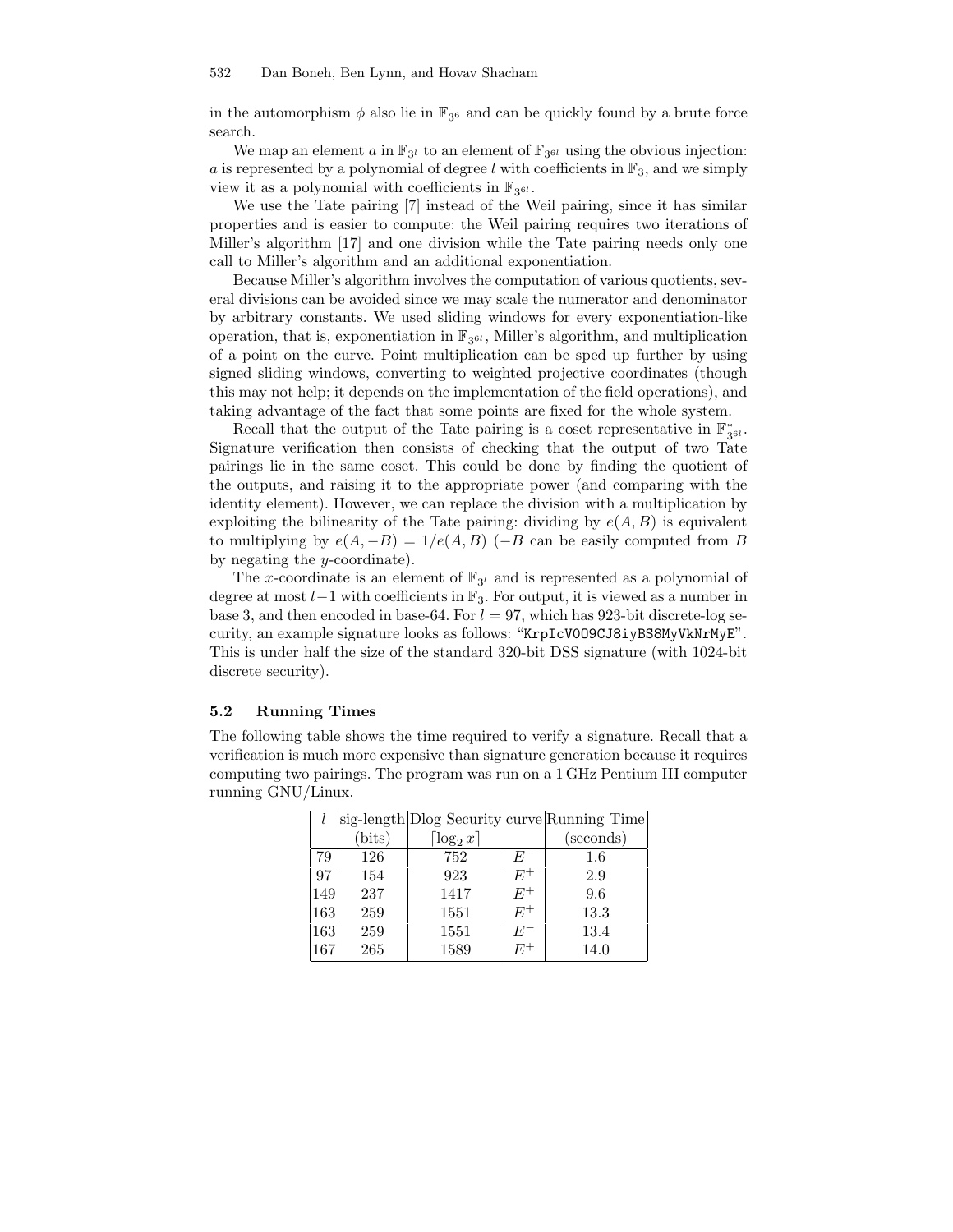When using elliptic curves to get short GDH signatures we are forced to use a curve over a field of characteristic three. This slows down arithmetic on the curve. It is possible that the running times above can be improved using higher genus curves over fields of characteristic two as discussed at the end of Section 3.5. Similarly, the techniques of [13] for computing on the curves  $E^+$ and  $E^-$  over  $\mathbb{F}_{3^l}$  may slightly improve these numbers.

# 6 Conclusions

We presented a short signature based on the Weil pairing. The length of a signature is one element of a finite field. Standard signatures based on discrete log such as DSA require two elements. When working with the curve  $y^2 = x^3 + 2x \pm 1$  over  $\mathbb{F}_{3^l}$  the MOV attack maps the CDH problem in this curve to a CDH problem in  $\mathbb{F}_{3^{6l}}$ . Hence, we can use small values of l to obtain short signatures with security comparable to the security of 320-bit DSA. For example, we obtain a signature of length 154 bits where breaking the scheme reduces to solving the Diffie-Hellman problem in a finite field of size approximately  $2^{923}$ . In Section 3.5 we outlined an open problem that would enable us to get even better security while maintaining the same length signatures. We hope future work on constructing elliptic curves or higher genus curves will help in solving this problem.

# Acknowledgments

The authors thank Steven Galbraith, Alice Silverberg, and Moni Naor for helpful discussions about this work.

# References

- 1. ANSI X9.62 and FIPS 186-2. Elliptic Curve Digital Signature Algorithm, 1998.
- 2. R. Balasubramanian and N. Koblitz. The Improbability That an Elliptic Curve Has Subexponential Discrete Log Problem under the Menezes-Okamoto-Vanstone Algorithm. Journal of Cryptology, 11(2):141–145, 1998.
- 3. M. Bellare and P. Rogaway. The Exact Security of Digital Signatures: How to Sign with RSA and Rabin. In U. Maurer, editor, *Proceedings of Eurocrypt '96*, volume 1070 of LNCS, pages 399–416. Springer-Verlag, 1996.
- 4. D. Boneh and M. Franklin. Identity-Based Encryption from the Weil Pairing. In J. Kilian, editor, Proceedings of Crypto '2001, volume 2139 of LNCS, pages 213–229. Springer-Verlag, 2001.
- 5. D. Chaum and T. Pederson. Wallet Databases with Observers. In E. Brickell, editor, Proceedings of Crypto '92, volume 740 of LNCS, pages 89–105. Springer-Verlag, 1992.
- 6. J.-S. Coron. On the Exact Security of Full Domain Hash. In M. Bellare, editor, Proceedings of Crypto '2000, volume 1880 of LNCS, pages 229–235. Springer-Verlag, 2000.